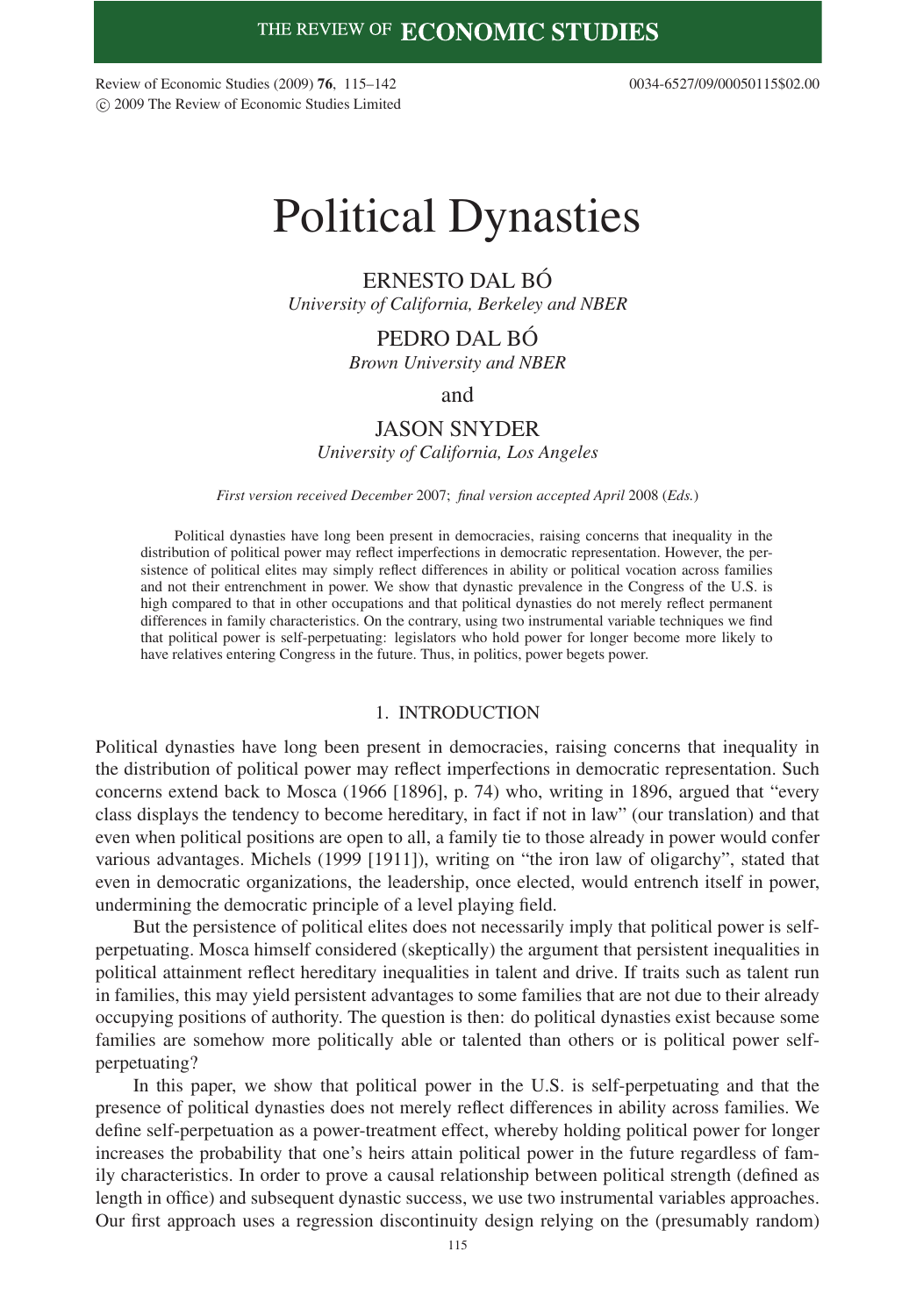outcome of close elections as an instrument for tenure length (on regression discontinuity, see Hahn, Todd and Van der Klaauw, 2001, and for an application to elections, see Butler, Lee and Moretti, 2004). We find that legislators who barely won their first reelection have a significantly higher chance of having a relative enter Congress in the future than legislators who barely lost their first reelection. In the second approach, we instrument for whether a legislator's first reelection attempt is successful using the reelection rate of fellow party legislators in the same state and year. The second instrumental variables approach corroborates our findings. Overall, we find that holding legislative power for more than one term doubles the probability that a politician will have a relative entering Congress in the future. Because exogenous shocks to dynastic power have an effect on dynastic permanence, superior fixed traits (*i.e.* original endowments in terms of genes, for instance) cannot be the whole explanation for political dynasties in the Congress of the U.S. We thus conclude that in politics, power begets power.

We follow the study of self-perpetuation with an assessment of the possible channels through which political power is transmitted. It could be that a longer tenure induces a public service vocation in some family members of the legislator. However, we find that dynastic politicians (defined as those from a family that had previously placed a member in Congress) are less likely to have previous public office experience. Another possibility is that a longer tenure allows a legislator to accumulate an asset that he then bequests—like financial or human capital, name recognition, or contacts. In this paper, we do not attempt to disentangle these various channels, but a couple of findings are suggestive that contacts and name recognition may play a role. First, dynastic legislators are more likely to represent the same state they were born in. This suggests that dynastic politicians may inherit a form of political capital that is especially useful at the local level, such as local political connections or name recognition as opposed to talent or drive. Second, we find that dynastic legislators are less common in more competitive environments. One possible explanation is that when a party safely controls a state, those in control of a party can afford to favour candidates to whom they are connected by family or social ties, suggesting that the dynastic transmission of political power may be more related to superior contacts with party machines—for example—than to features valued by voters, such as higher human capital. Last, we compare dynastic prevalence across occupations and show that dynastic prevalence in Congress is extremely high relative to that in other occupations. This suggests that the mechanisms behind the transmission of political power may be stronger or different than the mechanisms behind the transmission of occupations in general.

Our finding that shocks to political power have persistent effects by increasing the probability that relatives will gain power has multiple implications. First, while the inheritance of political power may be considered undemocratic, we find that existing democratic processes still allow for the *de facto* inheritance of political power. This inheritance is potentially troublesome for those concerned with the legitimacy of the process by which representation is achieved.<sup>1</sup>

Second, our self-perpetuation result underscores the importance of dynamic effects in shaping the composition of the political class. This is important for several reasons. One, there is recent evidence that the identity of political officials matters in terms of the policies they implement.2 Two, granting political power to new social groups may entail a transfer of power to their descendants and, as a result, institutions that extend political representation—even if temporarily—may have long-lasting effects and therefore be hard to reverse. This offers an

<sup>1.</sup> Dal Bó, Foster and Putterman (2007) show in an experimental setting that, given the same rules, subjects behave differently depending on the process through which rules were selected.

<sup>2.</sup> Jones and Olken (2005) show that national leaders appear to have large impacts on national growth. Pande (2003) shows that the group membership of legislators affects targeted redistribution. Chattopadhyay and Duflo (2004) show that the gender of village leaders affects the composition of public goods. Washington (2008) shows that U.S. legislators who have relatively more daughters take more progressive stances on women issues.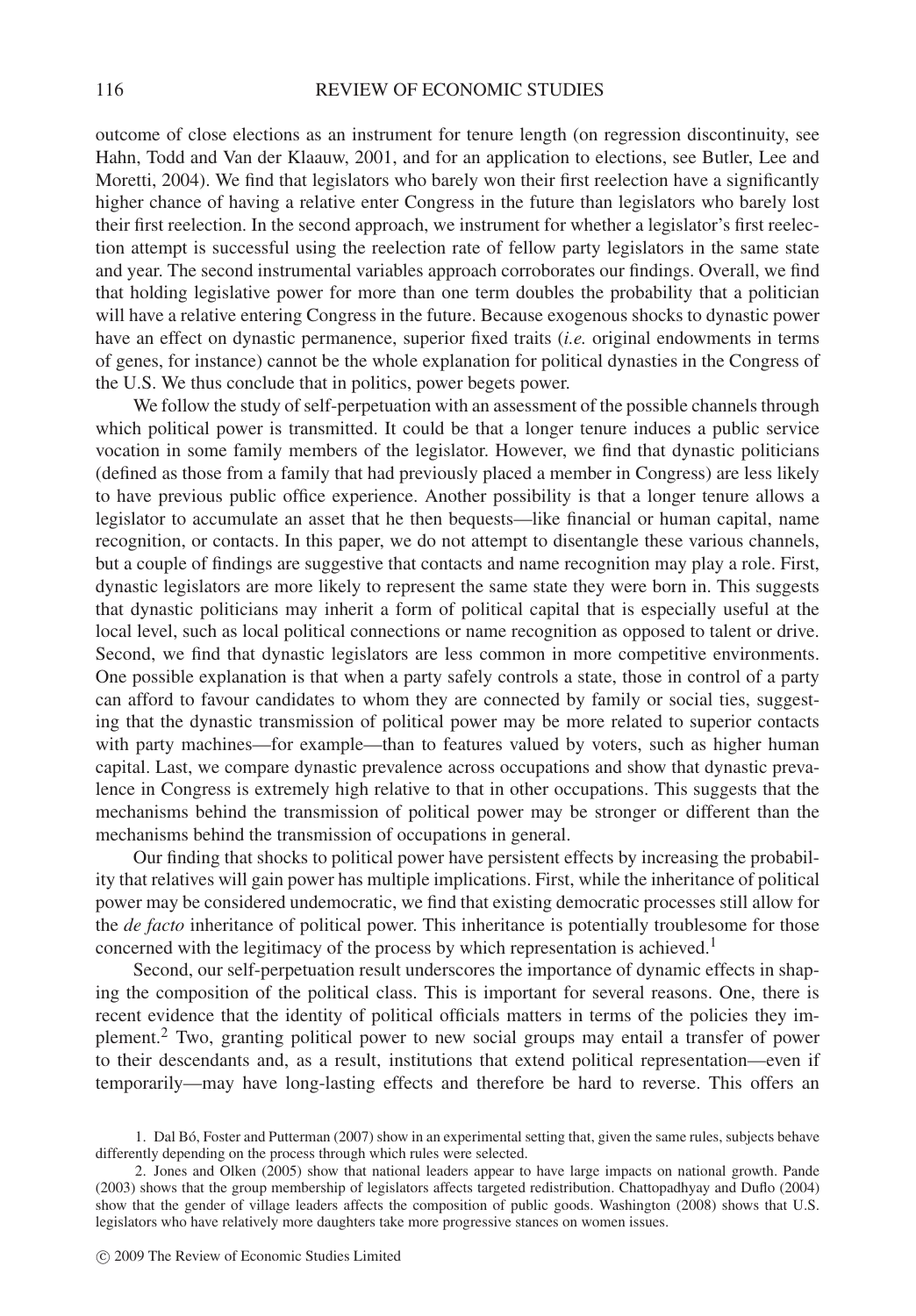explanation for why democratization may work as a commitment device, as assumed by Acemoglu and Robinson (2006*a*) to explain the rise of democracy in Western nations. Last, political mistakes by confused electorates may impose costs that are more long-lasting than simply conferring office to a bad candidate (see Wolfers, 2002, on how voters reelect lucky, but not necessarily talented, incumbents).

The next section discusses related literature. Section 3 describes our data and documents the historical evolution of political dynasties in the Congress of the U.S. since its inception in 1789. The descriptive contribution of this section gives an idea of the environments associated with political dynasties. Section 4 contains our analysis of self-perpetuation. First, we present a simple framework that clarifies our definition of self-perpetuation and the challenges to its empirical identification. Then, we present the empirical results. Section 5 describes the profile of dynastic legislators and examines the connection between political competition and dynastic prevalence. Section 5 also shows that dynastic effects are stronger in legislative politics than in other occupations. Section 6 concludes.

# 2. RELATED LITERATURE

A handful of papers have documented the presence of political dynasties in the U.S. and elsewhere. Camp (1982) documents that high percentages of Mexican political leaders between 1935 and 1980 belonged to politically established families. Clubok, Wilensky and Berghorn (1969) use biographical data of U.S. legislators to look at the percentage of legislators belonging to politically connected families. They describe the evolution of that magnitude over time and across regions of the U.S. until 1961 and argue that the observed decrease cannot simply be explained by population growth. Brandes Crook and Hibbing (1997) examine the impact of the change towards direct election of senators on a number of dimensions, including the percentage of senators with relatives previously in Congress.

Our work is also related to work on legislative careers (Diermeier, Keane and Merlo, 2005; Merlo and Mattozzi, 2005; Snyder and Padró i Miquel, 2006) and the composition of the political class (Dal Bó and Di Tella, 2003; Caselli and Morelli, 2004; Messner and Polborn, 2004; Besley, 2005; Dal Bó, Dal Bó and Di Tella, 2006 ). Also related is a paper by Acemoglu and Robinson (2006*b*) who offer a model of the persistence of elite power through investments in political influence.

Our paper is related to the incumbency advantage literature in that we attempt to measure the effect of political attainment on future political prospects (see, among many others, Erikson, 1971; Gelman and King, 1990; Levitt and Wolfram, 1997; Ansolabehere, Snyder and Stewart, 2000). An important difference with the incumbency advantage literature is that we identify a spillover effect that is *interpersonal* rather than *intrapersonal.* As such, our work underscores the social network dimension, given by family ties, of the effects that current political selection has on the future political class. As most papers in the incumbency advantage literature, we focus on identifying the effect and abstract from the interesting problem of its direct consequences (an exception is King and Gelman, 1991, who specifically investigate the impact of incumbency advantage on political responsiveness and partisan bias).

Finally, our work is also related to a vast empirical literature measuring within-family income correlations across generations (see, for instance, Solon, 1999, and references therein) and to a vast literature in sociology that has measured intergenerational mobility across occupations and status levels (see Ganzeboom, Treiman and Ultee, 1991, for a survey).<sup>3</sup> However, our work

<sup>3.</sup> There is also a large theoretical literature on the intergenerational transmission of income (see, *inter alia*, Becker and Tomes, 1979; Loury, 1981; Galor and Zeira, 1993; Fernández and Rogerson, 2001; Mookherjee and Ray, 2003; for a network-based perspective, see Calvó-Armengol and Jackson, 2005).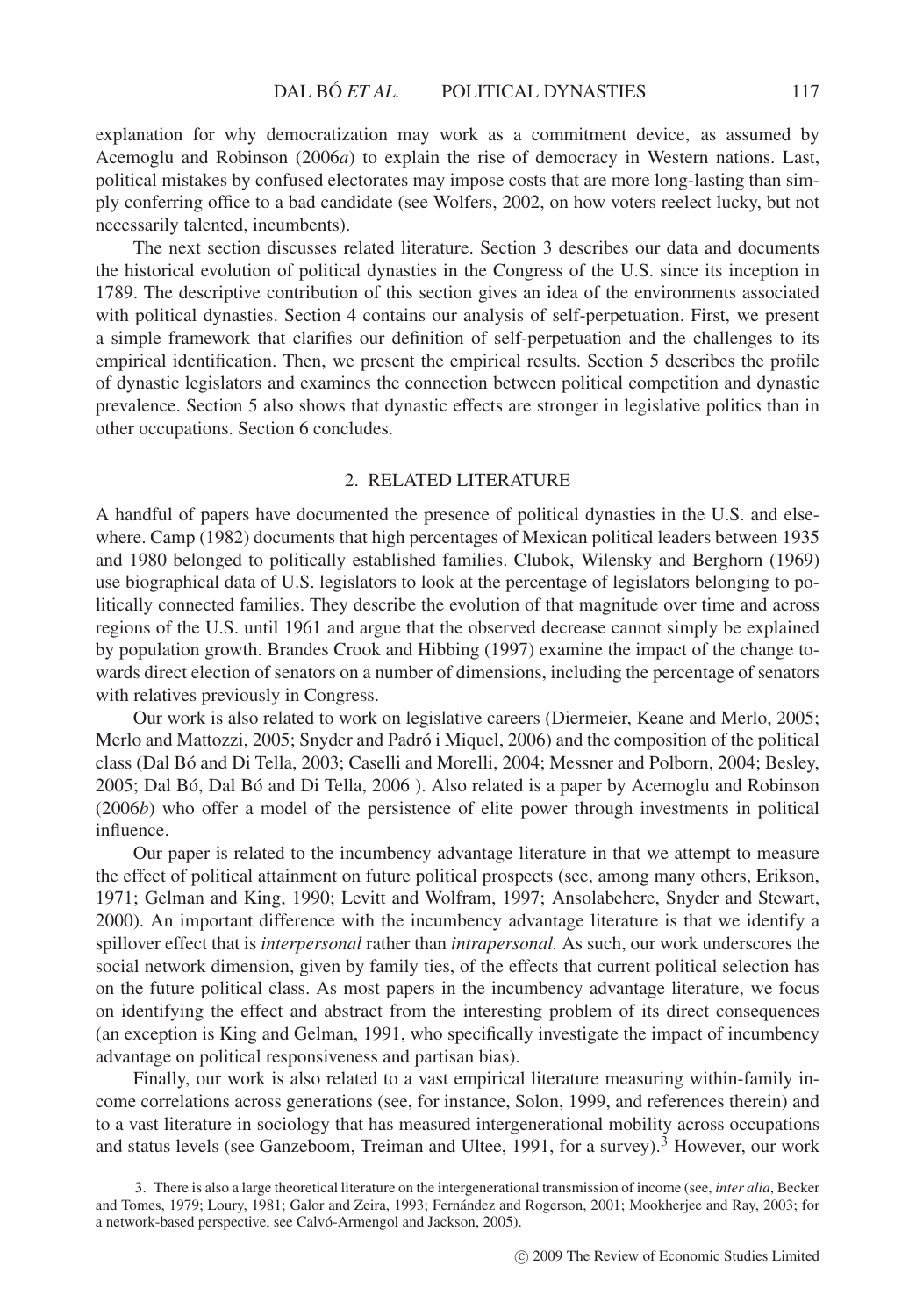differs in two important ways. First, our focus is on the transmission of political power. Although our results do not necessarily imply that the reproduction of political inequality contributes to the reproduction of economic inequality, our paper does expand the study of the reproduction of inequality from economics to politics. Second, we go beyond the measurement of correlations by showing that shocks affecting the political power of a person will have a causal effect on the future political power of the family.4

# 3. DATA AND HISTORICAL EVOLUTION

# 3.1. *Data sources and key variables*

The data for this project come from multiple sources. First, the *Roster and Biographical Characteristics of Members of the United States Congress* (ICPSR study 7803; see ICPSR and McKibbin, 1997) contains basic biographical information such as year of birth, prior experience, and information regarding the legislator's career in Congress (*i.e.* years and chambers) for every legislator from 1789 to 1996. Second, our data on family relationships come from the *Biographical Directory of the United States Congress*, which has detailed information on the family relationships of legislators. This allows us to construct the matrix of family relationships for all members of Congress. This level of detail will be useful to show that our results are robust to the definition of relatives and assess the quality of the data.<sup>5</sup> Table A1 in the appendix shows the main types of family relationships observed in the data. Around 75% of the family relationships in Congress can be categorized as close (parent-child, uncle-nephew, siblings, grandparent-grandchild, and spouses).

We create two indicator variables to characterize political dynasties: *Postrelative* and *Prerelative*. The former is an indicator equal to 1 when a legislator has a relative entering Congress after he or she did and 0 otherwise. The latter is equal to 1 whenever a legislator had a relative enter Congress before she did and 0 otherwise. Approximately 8·7% of legislators had a previous relative in office (*Prerelative* = 1), and 8.6% had a posterior relative in office (*Postrelative* = 1) see Table A2. This table also shows that 65% of legislators stay in Congress for more than one term. A term is one congress (2 years) for House Representatives and three congresses (6 years) for a Senator. The average tenure length (in congresses) is 3·73. We now define two variables that will be used frequently: *Longterm* is a dummy variable equal to 1 if the legislator stayed in Congress for more than one term, and *T otaltenure* is a variable recording the total number of congresses served by a legislator.

Table A3 displays information on large congressional dynasties. The Breckinridge family is the "largest" political dynasty in terms of both the number of members placed in Congress (17) and the total number of congresses served (72). Its presence in Congress spans the period from 1789 to 1978. Other large families in Congress include the Hale, Sheppard, Lodge, Baker, and Claiborne families.

The data on election results we use in Section 5 come from the *Candidate and Constituency Statistics of Elections in the United States* (ICPSR study 7757; see ICPSR 1994).<sup>6</sup> Finally, we

4. See Currie and Moretti (2003) for how education shocks have intergenerational spillover effects.

5. We assess the quality of the data provided by the *Biographical Directory* by focusing on missing links (*i.e.* A appears as relative of B, but B does not appear as relative of A). We found a very small number of missing links (2% of all links), and more importantly for our analysis, the number of missing links is not negatively correlated with tenure length.

6. Since this database does not have common individual identifiers with the Congressional Biographical Database, we employed a complex merging procedure described in the working paper. For the universe of House elections, we were able to match 28,560 elections out of the possible 30,028 that occurred. We only found minor differences among observables between elections that merged and those that did not, save for the fact that elections that did not merge correctly seemed to occur earlier in our sample. This is consistent with the quality of recording being poorer earlier in time. Otherwise, the missing elections appear to be random.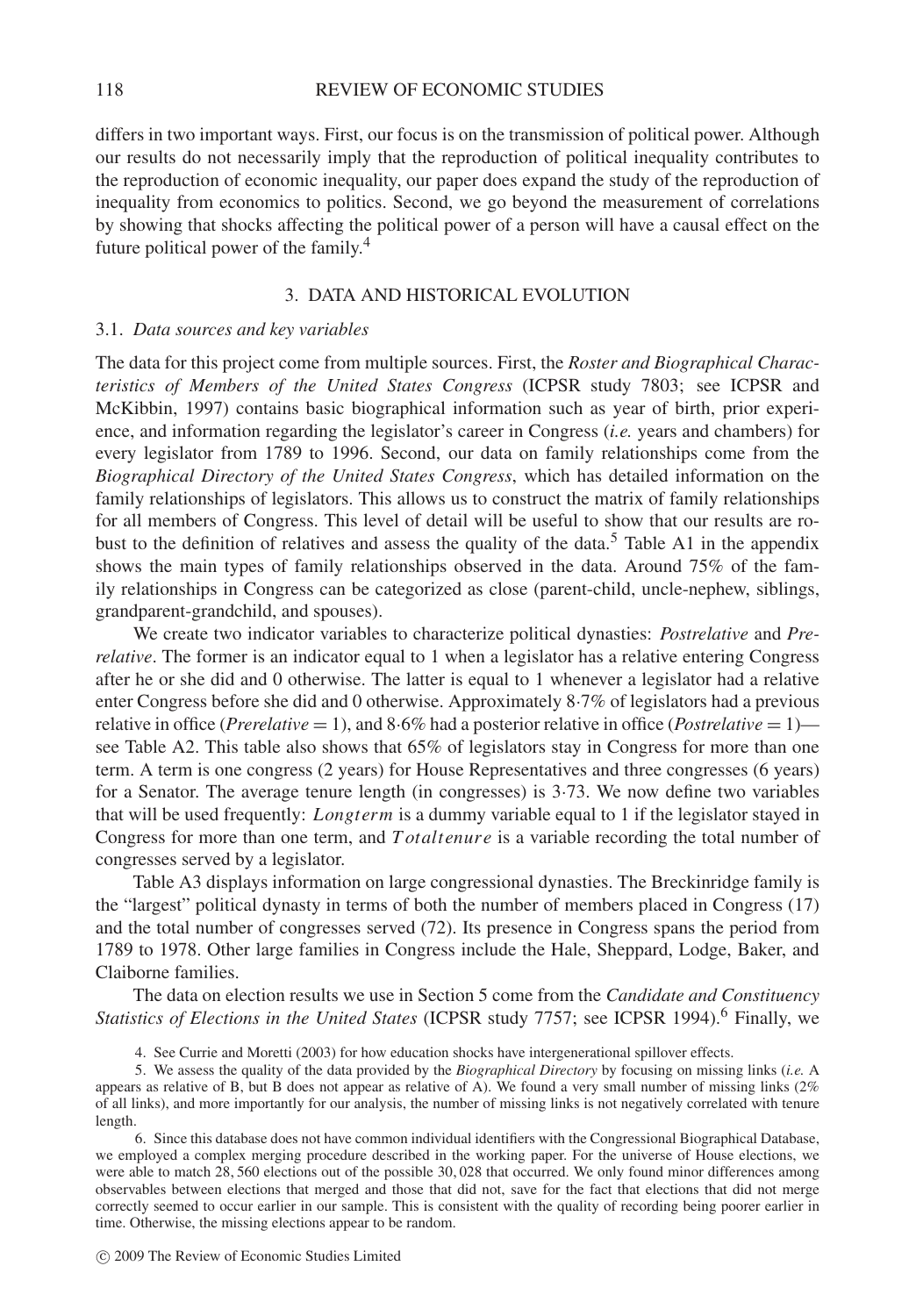

Trends in legislators with relatives

merged an additional data set that was used to construct the measure of political competition used in Section 5. This data set contains the party affiliations of members of state houses and senates from 1880 until 1994 and was merged by state and congressional term.<sup>7</sup>

# 3.2. *Historical evolution of political dynasties*

We describe the evolution of political dynasties in Congress across time, regions, chambers of Congress, and the two main political parties. The objective of this section is to show the basic features of our data on the prevalence of political dynasties. We find that the proportion of legislators with relatives in Congress has significantly decreased over time (Figure 1A), consistent with Clubok *et al.* (1969). We also find that this is true for the proportion of legislators with previous and posterior relatives (Figure 1B and 1C). We refer to legislators who had a previous relative in Congress as "dynastic legislators". As shown in Figure 1B, there has been a significant decrease over time in the presence of dynastic legislators: while 11% of legislators were dynastic between 1789 and 1858, only 7% were dynastic after 1966.<sup>8</sup>

<sup>7.</sup> This data set was generously provided by Rui De Figueiredo and was originally collected by him and Brian Gaines. It has been used in De Figueiredo (2003) and De Figueiredo and Vanden Bergh (2004).

<sup>8.</sup> The statistical analysis of the evolution of dynastic prevalence can be found in the working paper version (NBER No. 13122).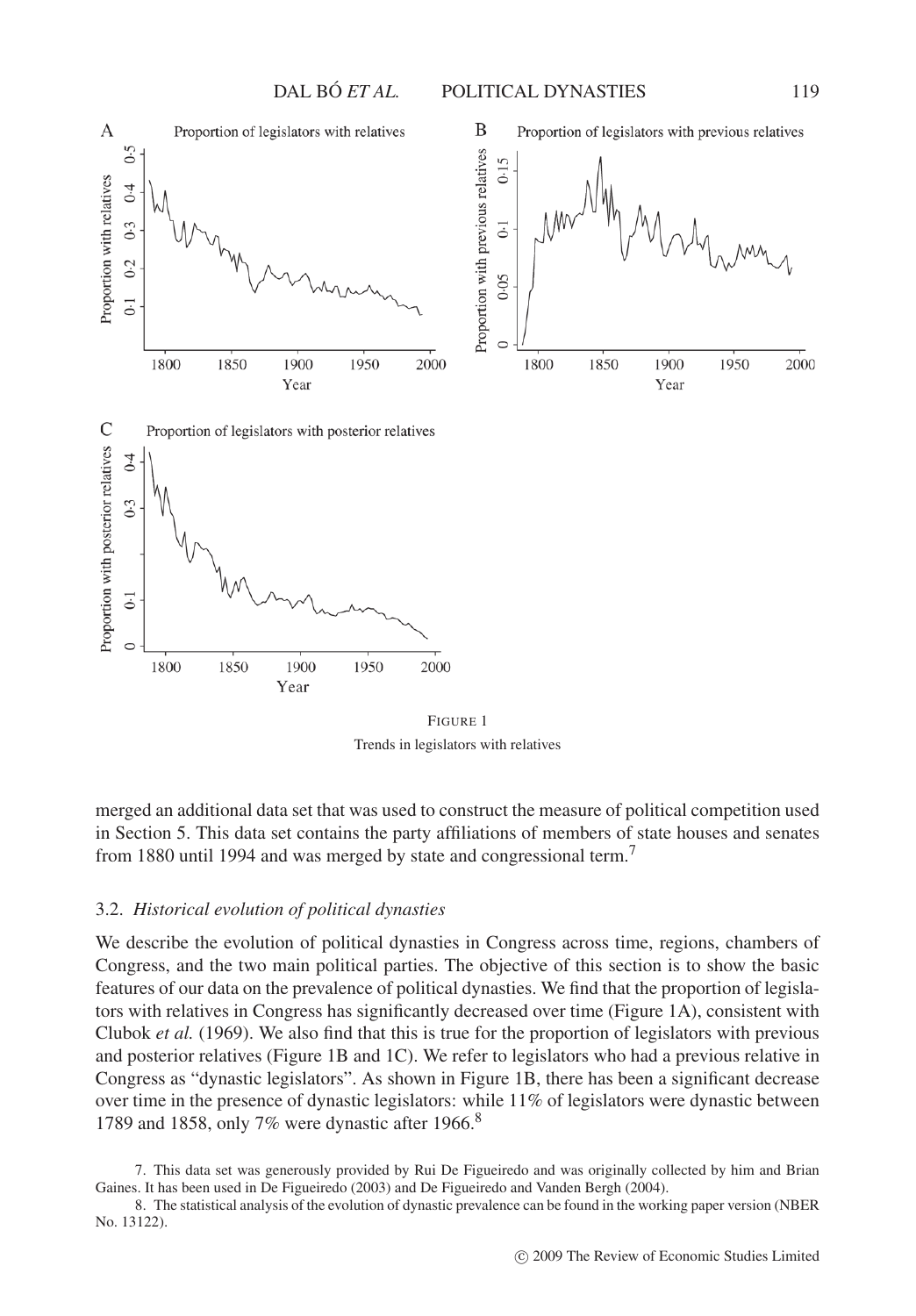



FIGURE 2 Trends in legislators with previous relatives

There are regional differences in the presence of dynastic legislators (Figure 2A). Dynastic legislators used to be more prevalent in the South than in the rest of the country. Contrary to the trends portrayed by Clubok *et al.* (1969), we find that regional differences in the presence of dynastic legislators have disappeared over time.

There are important differences across chambers of Congress. The Senate displays a greater share of dynastic politicians than the House in terms of historical averages—13·5% vs. 7·7%. A statistically significant difference persists into current days (Figure 2B). Finally, dynastic legislators were significantly more prevalent in the Democratic party than in the Republican party until the end of Reconstruction but not since then (Figure 2C). The higher dynastic prevalence within the Democratic party in the 19th century disappears if one excludes Southern legislators, suggesting that the differences across parties were due to the Democrats holding a disproportionate share of the Southern seats.

# 4. SELF-PERPETUATION

Scholars studying the phenomenon of political elites, such as Pareto, Michels, and Mosca, observed that even representative regimes could be vulnerable to the emergence of *de facto* nobilities.9 Mosca (1966 [1896]) thought that *de facto* nobilities might arise from personal contacts, notoriety, and insider information—all helpful elements to an individual seeking power.

- 9. For a discussion, see Putnam (1976).
- c 2009 The Review of Economic Studies Limited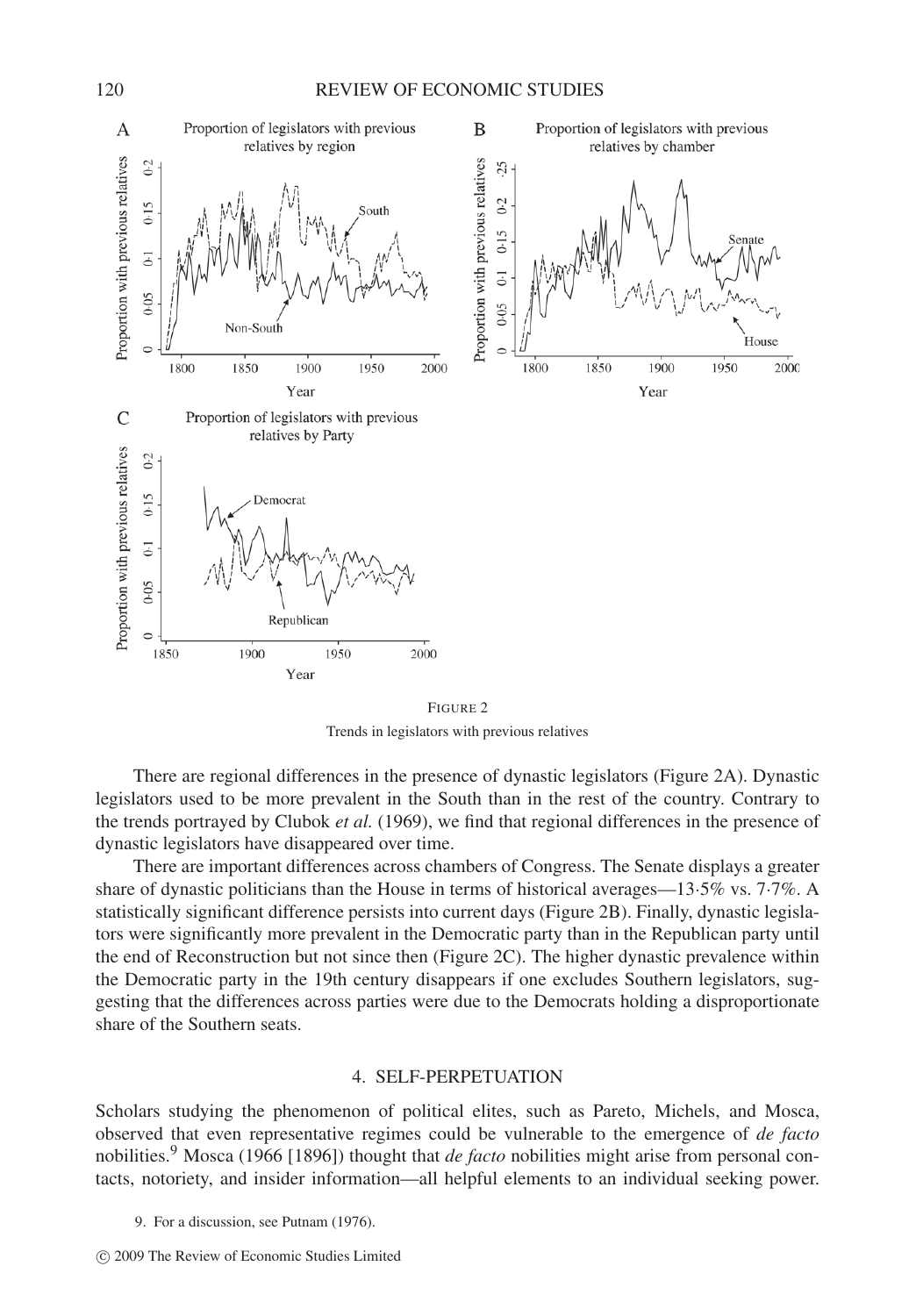However, persistent inequality in political attainment across families may arise from differences in talent and drive that run in dynasties. Therefore, showing that representative systems admit entrenchment effects (as argued by Michels) or an "aristocratic tendency" (as argued by Mosca) requires proving that the presence of political dynasties is not wholly due to heterogeneity across dynasties. Instead, one must show that assigning more political power to a person augments the future political prospects of his or her family. In other words, we need to show that political power is self-perpetuating, that power begets power.

## 4.1. *Self-perpetuation: Definition and main estimation challenges*

We define self-perpetuation as a power-treatment effect, whereby holding political power increases the probability that one's heirs attain political power in the future regardless of family characteristics. We now present a simple model that clarifies the nature of the self-perpetuation effect and highlights challenges to its empirical identification.

Assume that the amount of political power  $y_i$  enjoyed by citizen  $i$  depends on the amount of political capital *ki* available to him,

$$
y_i = \alpha + \beta k_i + v_i,
$$

where  $\beta$  is a positive scalar and  $v_i$  is a random shock. Political capital is defined as any personal characteristic that has an effect on political attainment, from raw talent to human capital to name recognition. Citizen *i* has a successor, whose amount of political power is determined as follows,

$$
y_i^s = \alpha + \beta k_i^s + v_i^s,
$$

where  $k_i^s$  is the political capital of the successor and  $v_i^s$  is an independent shock affecting the successor's amount of political power. We assume that the political capital of the successor depends on the political capital  $k_i$  and the political power  $y_i$  of her predecessor. In particular, the process of political capital is

$$
k_i^{\rm s} = \delta k_i + \gamma y_i,
$$

where  $\delta$  and  $\gamma$  are scalars. From the previous two equations, we find the relationship between the political power of the successors and the political capital and power of predecessors,

$$
y_i^s = \alpha + \beta \delta k_i + \beta \gamma y_i + v_i^s. \tag{1}
$$

This equation shows how the political attainment of a successor  $y_i^s$  depends on the political capital of her predecessor  $k_i$  and the contribution made by her predecessors' political power  $y_i$  to her own political capital. We might observe that both the predecessor and the successor display high values of political attainment for two reasons. Either because the political capital of the successor, and her political power, is augmented by her predecessor's power ( $\gamma > 0$ ) or because of a high level of original capital which is inherited regardless of the predecessor's power ( $\delta$  > 0). Equation (1) then clarifies the distinction between the idea that persistence in dynastic political attainment reflects inheritable heterogeneity in dynasty types ( $\delta > 0$ ) from our hypothesis of self-perpetuation ( $\gamma > 0$ ).

As said above, our notion of political capital is broad. In some of its forms (*e.g.* talent), it may be socially valuable, and in some others (*e.g.* contacts with the party machine), it may primarily yield private benefits to its holder. What will be important to us is whether holding power augments the political capital that is transmitted within a family, creating an advantage of a cumulative, rather than fixed, nature.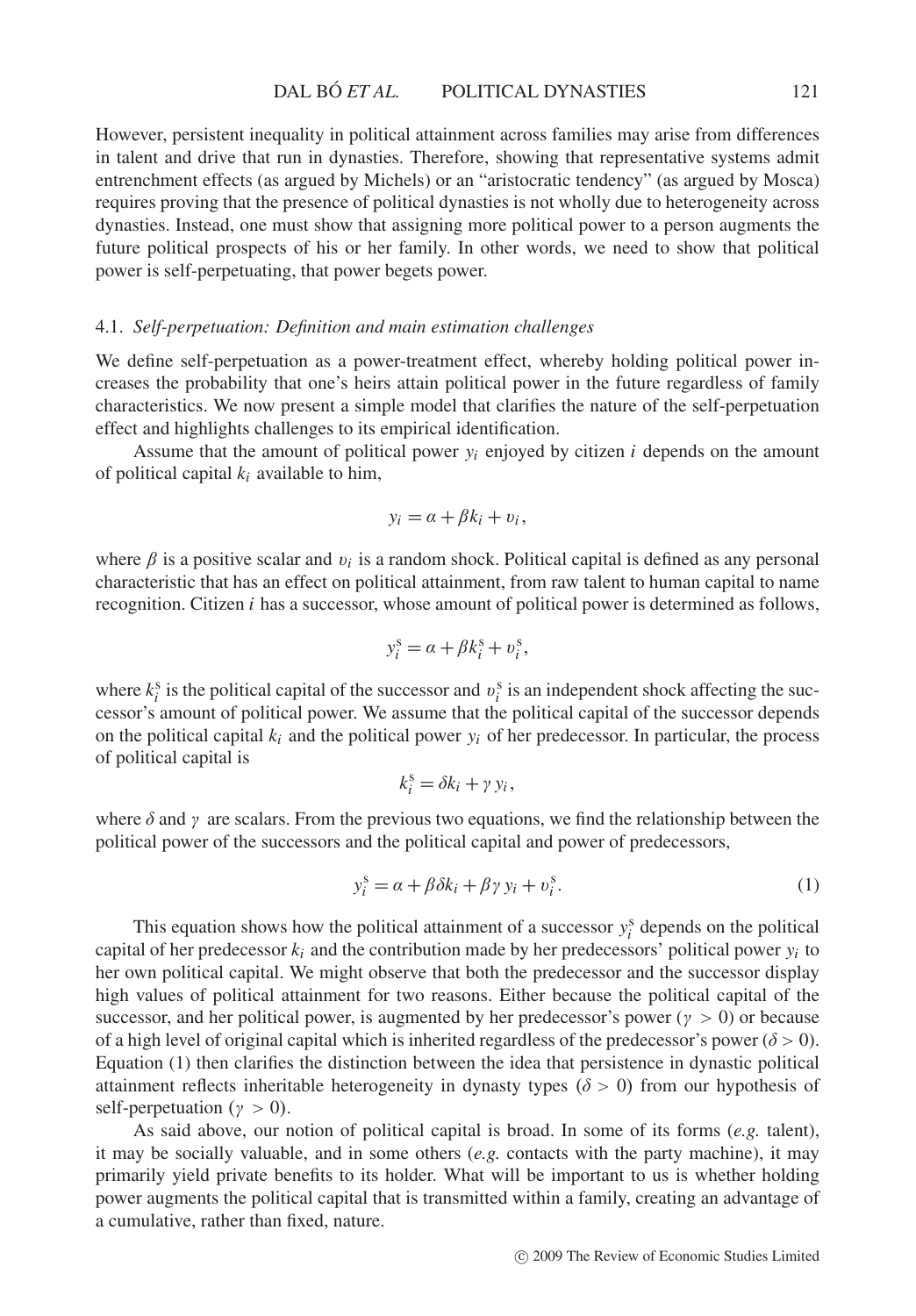The possibility that different families may have different and unobserved amounts of initial political capital  $(k<sub>i</sub>)$  creates a problem when attempting to establish empirically that selfperpetuation is present. A simple OLS regression (with  $u_i$  denoting the error term),

$$
y_i^s = a_1 + a_2 y_i + u_i,
$$
\n(2)

may yield a positive estimate of *a*<sup>2</sup> but is not necessarily evident of self-perpetuation (*i.e.* it does not follow that  $\gamma > 0$ ). Estimation of the effect of  $y_i$  on  $y_i^s$  will be biased given the omitted variable *ki* , the political capital of the predecessor which is unobserved and inheritable. To better understand the bias of an OLS estimate of *a*<sub>2</sub>, we write  $k_i = \frac{y_i - a - v_i}{\beta}$ , and using (1), we get

$$
y_i^s = \alpha (1 - \delta) + (\delta + \beta \gamma) y_i - \beta v_i + v_i^s,
$$

which indicates that a simple OLS regression would yield an estimate of  $a_2 = \delta + \beta \gamma$ . It follows that even if there is no cumulative effect of power on political capital (*i.e.*  $\gamma = 0$ ), we would obtain  $a_2 = \delta > 0$  due to the fact that the predecessor's political capital  $k_i$  that affects power attainment is inheritable ( $\delta > 0$ ). Thus, to identify the impact of a predecessor's political power attainment on a successor's power attainment, one must control for characteristics of the predecessor that may affect the power attainment of both.

# 4.2. *Self-perpetuation: OLS estimates*

In our study of self-perpetuation, we focus not on the universe of citizens but on the universe of politicians who served in the U.S. Congress. The variation in legislators' political power is measured by their tenure length since tenure in congressional office is associated with more political power (*i.e.* more senior legislators develop more name recognition, become more deeply embedded in party networks, and obtain more influential committee positions). Our measure of political power is whether the legislator served for more than one term (our variable *Longterm*, introduced in Section 3). Our measure of the political power of the successors is whether the legislator has posterior relatives in office (our variable *Postrelati*v*e*).<sup>10</sup>

In this section, we study the relationship between tenure in Congress and the probability of having posterior relatives in Congress by estimating the following OLS regression:

$$
Postrelative_i = a_1 + a_2Longterm_i + a_3X_i + b_s + b_y + \varepsilon_i.
$$

Recall that *Postrelati*v*ei* is a dummy variable equal to 1 if legislator *i* has a relative in Congress in the future, and *Longterm*<sub>i</sub> is a dummy variable equal to 1 if legislator  $i$  stayed in Congress for more than one term.  $X_i$  is a vector of legislator *i*'s personal characteristics,  $b_s$  and  $b_v$  are state and year fixed effects, and  $\varepsilon_i$  is the error term.<sup>11</sup>

Column (1) in Table 1 shows that 6·9% of the legislators who were in Congress for only one term had a posterior relative, while that percentage increases to 9·5% if the legislator stayed in office for more than one term; the difference is significant at the  $1\%$  level. Column (2) shows a similar comparison after introducing a number of modifications. First, we add state and year fixed effects; control for personal characteristics like gender, age at entry, previous occupation, and party affiliation (Democrat, Republican, other); and control for chambers of Congress (and

<sup>10.</sup> The OLS results presented in this section are robust to considering other measures of own and relatives' power attainment; the instrumental variables results reported later include those alternative measures.

<sup>11.</sup> The use of binary outcome variables would suggest that non-linear maximum-likelihood methods would be desirable. However, the consistency of these estimators is dubious in the analysis of panel data; this is the well-known incidental parameters problem (see Neyman and Scott, 1948; or Lancaster, 2000). Therefore, we focus on the analysis using OLS; as we show later, however, the results are robust to using a potentially inconsistent probit estimator.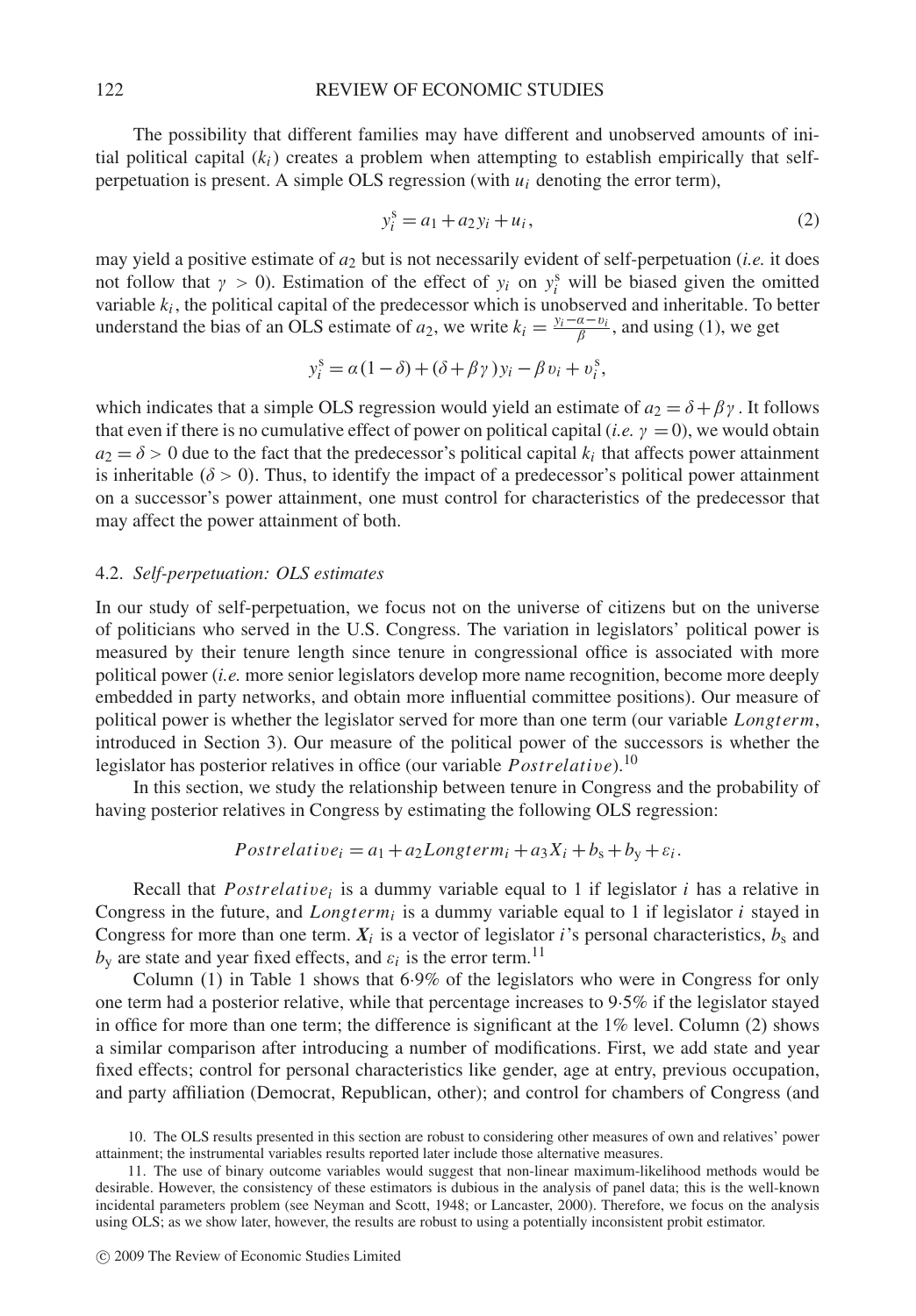|                                          |                        | Dependent variable: Postrelative |                             |                           |
|------------------------------------------|------------------------|----------------------------------|-----------------------------|---------------------------|
|                                          | (1)                    | (2)                              | (3)                         | (4)                       |
|                                          | <b>OLS</b>             | <b>OLS</b>                       | <b>OLS</b>                  | Probit                    |
| Longterm                                 | 0.025<br>$[0.006]$ *** | 0.029<br>$[0.006]$ ***           | 0.032<br>$[0.006]$ ***      | 0.026<br>$[0.005]$ ***    |
| Prerelative                              |                        |                                  | 0.076<br>$[0.015]$ ***      |                           |
| Female                                   |                        | 0.034<br>[0.043]                 | 0.035<br>[0.043]            | 0.095<br>[0.118]          |
| Age at entry                             |                        | $\overline{0}$<br>[0.000]        | $\boldsymbol{0}$<br>[0.000] | 0<br>[0.000]              |
| College attendance                       |                        | 0.013<br>[0.008]                 | 0.007<br>[0.008]            | 0.011<br>$[0.006]$ *      |
| Outsider                                 |                        | $-0.004$<br>[0.006]              | $-0.001$<br>[0.007]         | $-0.004$<br>[0.005]       |
| Previous public office                   |                        | 0.001<br>[0.008]                 | $-0.003$<br>[0.007]         | $\overline{0}$<br>[0.008] |
| Military                                 |                        | 0.015<br>$[0.006]$ **            | 0.018<br>$[0.007]$ **       | 0.014<br>$[0.005]$ **     |
| Lawyer                                   |                        | 0.013<br>[0.008]                 | 0.012<br>[0.008]            | 0.016<br>$[0.008]$ *      |
| Farmer                                   |                        | 0.015<br>[0.011]                 | 0.016<br>[0.012]            | 0.018<br>[0.012]          |
| <b>Business</b>                          |                        | 0.02<br>$[0.008]$ **             | 0.014<br>[0.009]            | 0.025<br>$[0.011]$ **     |
| Senate only                              |                        | 0.05<br>$[0.012]$ ***            | 0.054<br>$[0.013]$ ***      | 0.048<br>$[0.012]$ ***    |
| House to Senate                          |                        | 0.068<br>$[0.025]$ ***           | 0.075<br>$[0.024]$ ***      | 0.054<br>$[0.020]$ ***    |
| Senate to House                          |                        | 0.063<br>[0.062]                 | 0.085<br>[0.067]            | 0.037<br>[0.045]          |
| Democrat                                 |                        | 0.012<br>[0.015]                 | 0.001<br>[0.017]            | 0.006<br>[0.010]          |
| Republican                               |                        | 0.02<br>[0.014]                  | 0.016<br>[0.017]            | 0.02<br>$[0.011]$ *       |
| Constant                                 | 0.069<br>$[0.007]$ *** | 0.306<br>$[0.067]$ ***           | 0.301<br>$[0.065]$ ***      |                           |
| Year and state effects                   | No                     | Yes                              | Yes                         | Yes                       |
| Died in office excluded                  | No                     | Yes                              | Yes                         | Yes                       |
| Born after 1910 excluded                 | No                     | Yes                              | Yes                         | Yes                       |
| Members with previous relatives excluded | No                     | Yes                              | N <sub>0</sub>              | Yes                       |
| <b>Observations</b>                      | 11,463                 | 7782                             | 8527                        | 7404                      |
| $R^2$                                    | 0.00                   | 0.09                             | 0.09                        | 0.13                      |

*Tenure length and posterior relatives in office*

*Notes*: Results in columns (1)–(3) are from OLS regressions; results in column (4) are from a probit regression. The dependent variable is *Postrelative*, which is a dummy variable for whether the legislator had a relative entering Congress after him or her. The variable of interest is *Longterm*, which is a dummy variable that indicates whether the legislator stayed in Congress for more than one term. Columns (2)–(4) include controls for personal characteristics: gender, age of entry to Congress, whether the legislator attended college, whether he/she was born in a different state than the one he/she represents (*Outsider*), whether he/she had previous public office experience, whether he/she served in the military, his/her previous occupation (indicator variables for lawyer, farmer, and business), and political affiliation (Democrat, Republican, other). We also control for the career of the legislator in Congress (Senate only, House then Senate, etc.) Column (3) controls for whether the legislator had a relative entering Congress before him/her (*Prerelative*). The coefficients in column (4) correspond to a discrete change from 0 to 1 for dummy variables valued at the mean value of other explanatory variables. Standard errors are given in brackets, clustered at state level for columns (1)–(3): ∗significant at 10%; ∗∗significant at 5%; ∗∗∗significant at 1%.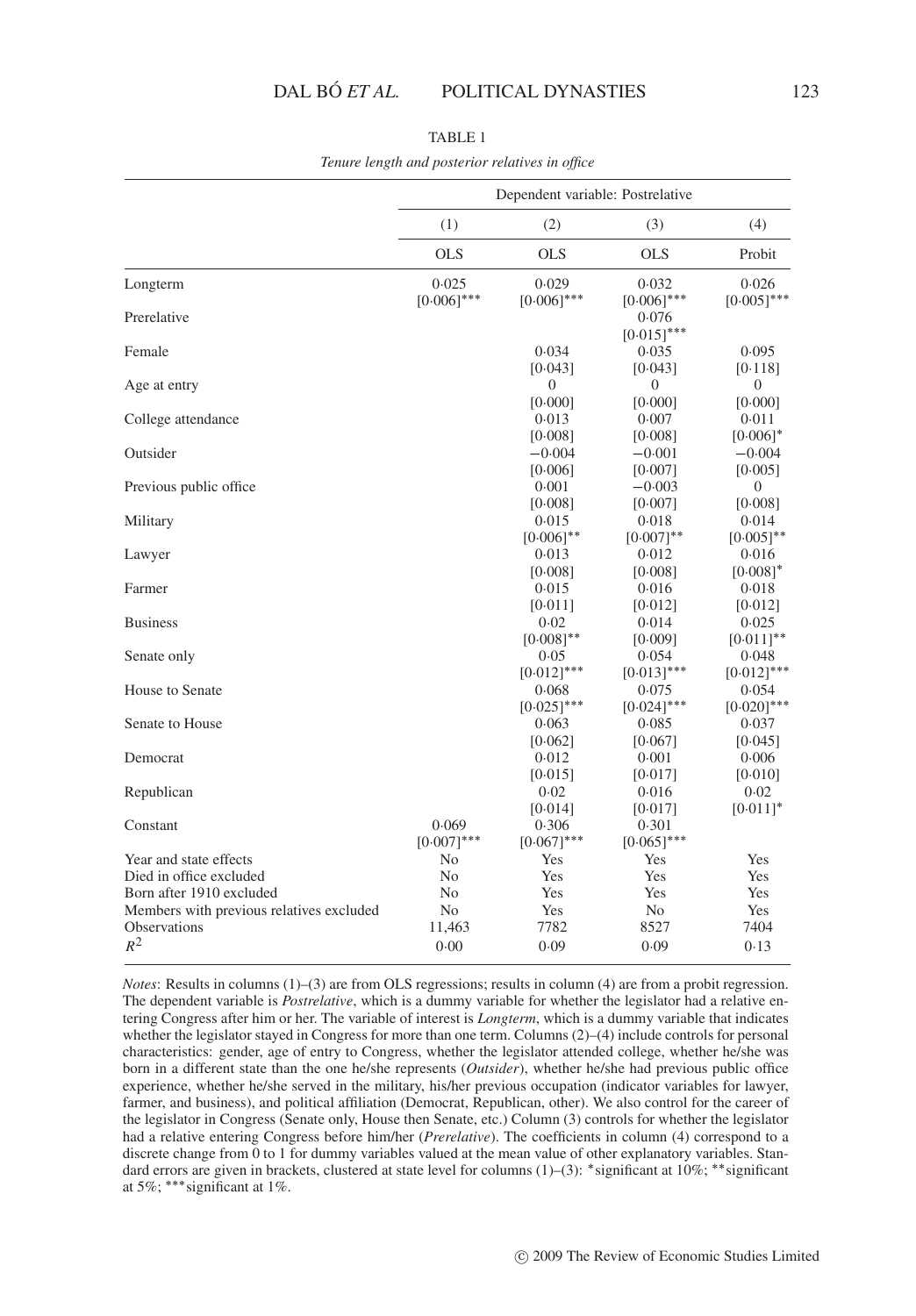order) in which the legislator served. Second, we limit the sample in several ways. We omit legislators with previous relatives in office to avoid the possible problem of correlation of error terms for members of the same family. We omit legislators born after 1910 so as to account for the censoring that occurs because legislators at the end of the sample period have less time to establish dynasties. And we omit legislators who died in office to ensure that our results are not driven by the convention that when an individual dies in office, a relative might step in to take his place. With these changes, the estimate of the effects of a longer tenure is statistically equivalent to that in column (1) while the estimate is larger. This suggests that it is unlikely that omitted variables bias upwards the estimate of the effect of tenure on having posterior relatives in office.

In addition, column (2) shows that personal characteristics correlate with having posterior relatives in office. Senators and legislators whose chamber of entry was the House but eventually moved to the Senate have a 5% and 6·9% higher probability, respectively, of having a posterior relative in office relative to legislators who were only members of the House. These findings suggest that more successful career patterns (politicians who are always senators or who start as representatives but eventually ascend to the Senate) are associated with a higher likelihood of starting or continuing a dynasty. For completeness, column (3) shows that the results are robust to including legislators with previous relatives in office and shows that they are 7·6% more likely to have posterior relatives in office. Finally, column (4) shows that similar results arise from a probit specification (unreported results from a logit specification are equally significant).

Overall, the OLS results yield evidence consistent with self-perpetuation. However, as argued before, the fact that legislators with longer tenures are more likely to have relatives in future congresses could be due to unobserved family characteristics. In the following two subsections, we employ two strategies to determine whether tenure in office has a causal impact on the probability of having relatives in future congresses. First, we focus on House Representatives who attempted a reelection and compare those who barely won their first reelection with those who barely lost. In other words, we use a regression discontinuity approach. Second, we use the reelection rates of a representative's cohort as an instrument for a representative's reelection. We describe each strategy in greater detail below.

# 4.3. *Establishing a causal link: Close elections*

To identify the causal impact of tenure, we start by using a very simple approach that relies on a comparison of legislators who barely won their first reelection with those who barely lost. The identifying assumption in this regression discontinuity analysis is that close elections provide a random assignment of legislators across the categories of winners and losers, independent of family characteristics. This assumption could be criticized if elections were rigged, such that winning could depend on personal characteristics that are also correlated with having posterior relatives in office. Snyder (2005) finds evidence consistent with the idea that the vote counting process is biased in favour of long-time incumbents in the U.S. House. However, there is no evidence of such manipulation taking place in first reelection attempts, which is the focus of this study.

Table 2 shows the percentage of Congress members with posterior relatives in office, conditional on the results of the first reelection attempt (barely lost vs. barely won). As in the previous section, we omit from our sample legislators who were born after 1910, who died in office, or who had previous relatives in office. Of the legislators who lost by less than a 2·5% margin of the vote, 3·6% have posterior relatives in office. Instead, of those who won by up to a 2·5% margin, 8·2% have posterior relatives in office. A similar increase is observed for the 5% window, and both differences are statistically significant.

We argue that in such a small window, winners and losers are identical in terms of unobserved characteristics such as political capital; therefore, any difference in the proportion who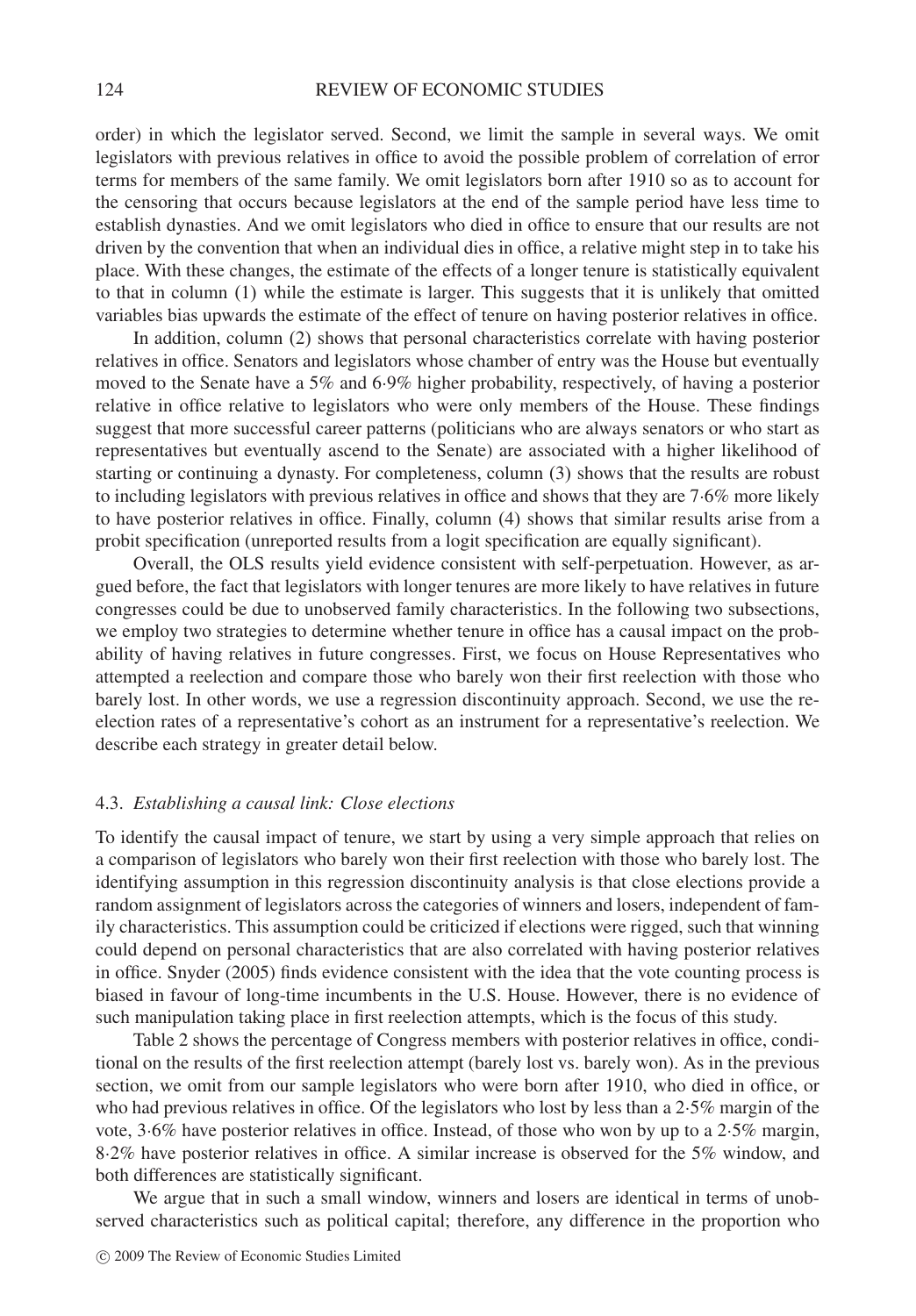|                        |         | 2.5% Margin of vote window |                                     |         | 5% Margin of vote window |                                          |  |
|------------------------|---------|----------------------------|-------------------------------------|---------|--------------------------|------------------------------------------|--|
|                        | Win     | Lose                       | Difference                          | Win     | Lose                     | Difference                               |  |
| Postrelative           | 0.082   | 0.036                      | 0.047                               | 0.078   | 0.040                    | 0.038                                    |  |
| Year                   | 1885.62 | 1887.57                    | $[0.021]$ **<br>$-1.947$<br>[2.948] | 1884.93 | 1888.74                  | $[0.015]$ ***<br>$-3.806$<br>$[2.167]$ * |  |
| Female                 | 0.007   | 0.008                      | 0.000                               | 0.005   | 0.004                    | 0.001                                    |  |
| Age at entry           | 44.87   | 45.62                      | [0.008]<br>$-0.748$                 | 44.85   | 45.72                    | [0.004]<br>$-0.869$                      |  |
| College attendance     | 0.607   | 0.632                      | [0.805]<br>$-0.026$                 | 0.602   | 0.602                    | [0.571]<br>0.000                         |  |
| Outsider to state      | 0.446   | 0.419                      | [0.043]<br>0.027                    | 0.418   | 0.432                    | [0.030]<br>$-0.014$                      |  |
| Previous public office | 0.787   | 0.870                      | [0.044]<br>$-0.083$                 | 0.804   | 0.825                    | [0.031]<br>$-0.022$                      |  |
| Military               | 0.300   | 0.296                      | $[0.033]^{**}$<br>0.003             | 0.316   | 0.282                    | [0.027]<br>0.034                         |  |
| Lawyer                 | 0.659   | 0.595                      | [0.040]<br>0.064                    | 0.614   | 0.567                    | [0.028]<br>0.047                         |  |
| Farmer                 | 0.042   | 0.065                      | [0.043]<br>$-0.023$                 | 0.062   | 0.062                    | [0.031]<br>0.000                         |  |
| <b>Business</b>        | 0.184   | 0.223                      | [0.020]<br>$-0.039$                 | 0.209   | 0.239                    | [0.015]<br>$-0.030$                      |  |
| Democrat               | 0.439   | 0.498                      | [0.036]<br>$-0.059$                 | 0.485   | 0.486                    | [0.026]<br>$-0.001$                      |  |
| Republican             | 0.427   | 0.412                      | [0.044]<br>0.015                    | 0.401   | 0.402                    | [0.031]<br>$-0.001$                      |  |
| Observations           | 267     | 253                        | [0.043]                             | 591     | 475                      | [0.030]                                  |  |

TABLE 2 *Characteristics of close winners vs. close losers in first reelection attempt*

*Notes*: Variables are defined as in Table 1. The sample includes House Representatives without previous relatives in office, born before 1910, and who did not die in office. The vote margin windows of 2·5% and 5% include legislators who won or lost their first reelection by less than 2·5% and 5%, respectively. Standard errors are given in brackets: \*significant at 10%; \*\*significant at 5%; \*\*\* significant at 1%.

have relatives following into office should be attributed to the different outcome of the election and not to personal or family characteristics. The data support this assumption. As Table 2 shows, at the 2·5% and 5% windows, only 1 characteristic out of 12 is significantly different at the 10% level between winners and losers. Moreover, these imbalances in personal characteristics change depending on the window, while the imbalance in the proportion of legislators who have posterior relatives in office persists. Finally, as shown in Table A4 in the appendix, the difference in posterior relatives between winners and losers is robust to controlling for all the personal characteristics included in Table 2 or using propensity score matching methods. These results suggest that staying in power for longer increases the probability of forming a dynasty and not that an observed or unobserved family characteristic causes both long tenures and posterior dynastic success.

However, focusing on small windows of the vote margin discards information from legislators who won or lost by larger margins. Of course, legislators who won or lost by large margins are unlikely to be comparable to each other, nor should their election outcomes be regarded as random. As will be clear later, regression discontinuity techniques (Hahn *et al.*, 2001; Van der Klaauw, 2002) allow us to exploit the discontinuity in the outcome (from losing to winning) that occurs at the zero vote margin, while still incorporating in the analysis those legislators whose margins were far away from zero.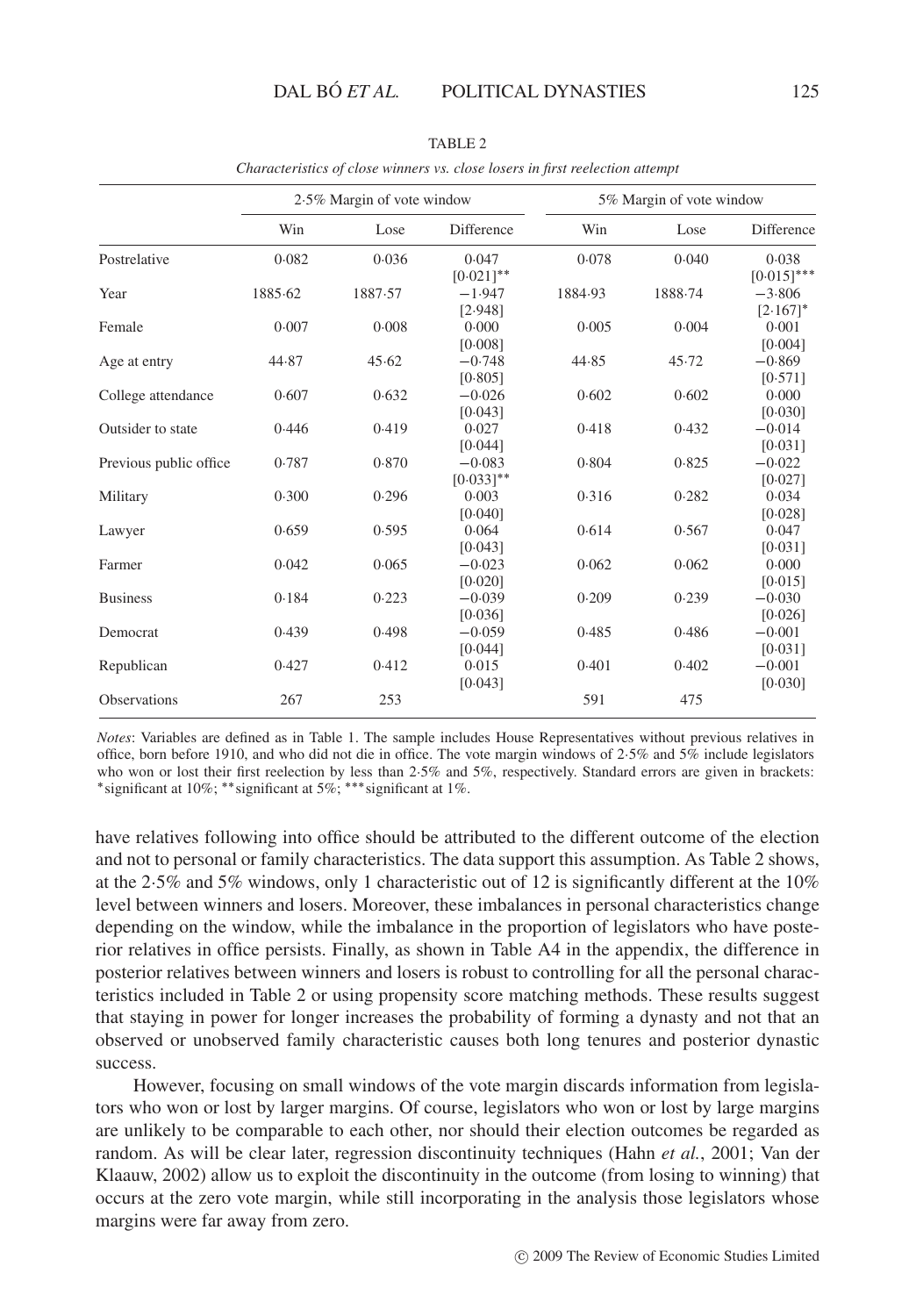

*Note*: Sample includes individuals who did not die in office, were born before 1910, and were without previous relatives in office. Quartic polynomial is used for interpolation.

|                                                                   | FIGURE 3 |  |  |
|-------------------------------------------------------------------|----------|--|--|
| The discontinuous impact of victory on having posterior relatives |          |  |  |

Figure 3 shows the proportion of legislators with posterior relatives in office depending on the margin of votes by which they won or lost their first reelection attempt in a  $25\%$  window.<sup>12</sup> The figure also shows the estimated quartic polynomial in vote margin with a 95% confidence interval, allowing for a discontinuity at the 0% margin. There is a clear discontinuity at that value: winners are more likely to have posterior relatives in office even when the polynomial is absorbing any direct effect that the margin of votes (or the variables that cause it) may have on *Postrelative*.

However, the analysis in Figure 3 has two limitations. First, it does not control for observables that may differ among winners and losers by large vote margins. We will address this issue by adding a series of controls for personal characteristics. Second, the analysis fails to consider that not all losers of a first reelection were one-term legislators: some ran again and reentered Congress after losing their first reelection attempt. Therefore, some of the losers in Figure 3 (and Table 2) are really long-term legislators with high chances of having relatives entering office later on. It follows that the differences between winners and losers in Figure 3 (and Table 2) underestimate the effect of tenure on having posterior relatives in office. An upwards rescaling of the discontinuity in Figure 3 is needed to get the true measure of the effect of interest. To address this issue, we use the result from the first reelection to predict the probability of being a long-term legislator. This constitutes the first stage of an instrumental variables regression of the impact that being a long-term legislator has on having posterior relatives in office.

The equation we estimate in the first stage is as follows:

Longterm<sub>i</sub> = b<sub>1</sub> + b<sub>2</sub>W<sub>i</sub> + b<sub>3</sub>X<sub>i</sub>(1 - W<sub>i</sub>) + 
$$
\sum_{s=1}^{4} q_s
$$
Marginvote<sup>s</sup>(1 - W<sub>i</sub>)  
+ b<sub>r</sub>(1 - W<sub>i</sub>) + b<sub>d</sub>(1 - W<sub>i</sub>) + \varepsilon<sub>i</sub>,

12. We focus on the 25% window since a large fraction of the observations fall in this interval and data with extreme vote margins seem less reliable. As we will show, the results that follow are not specific to that window.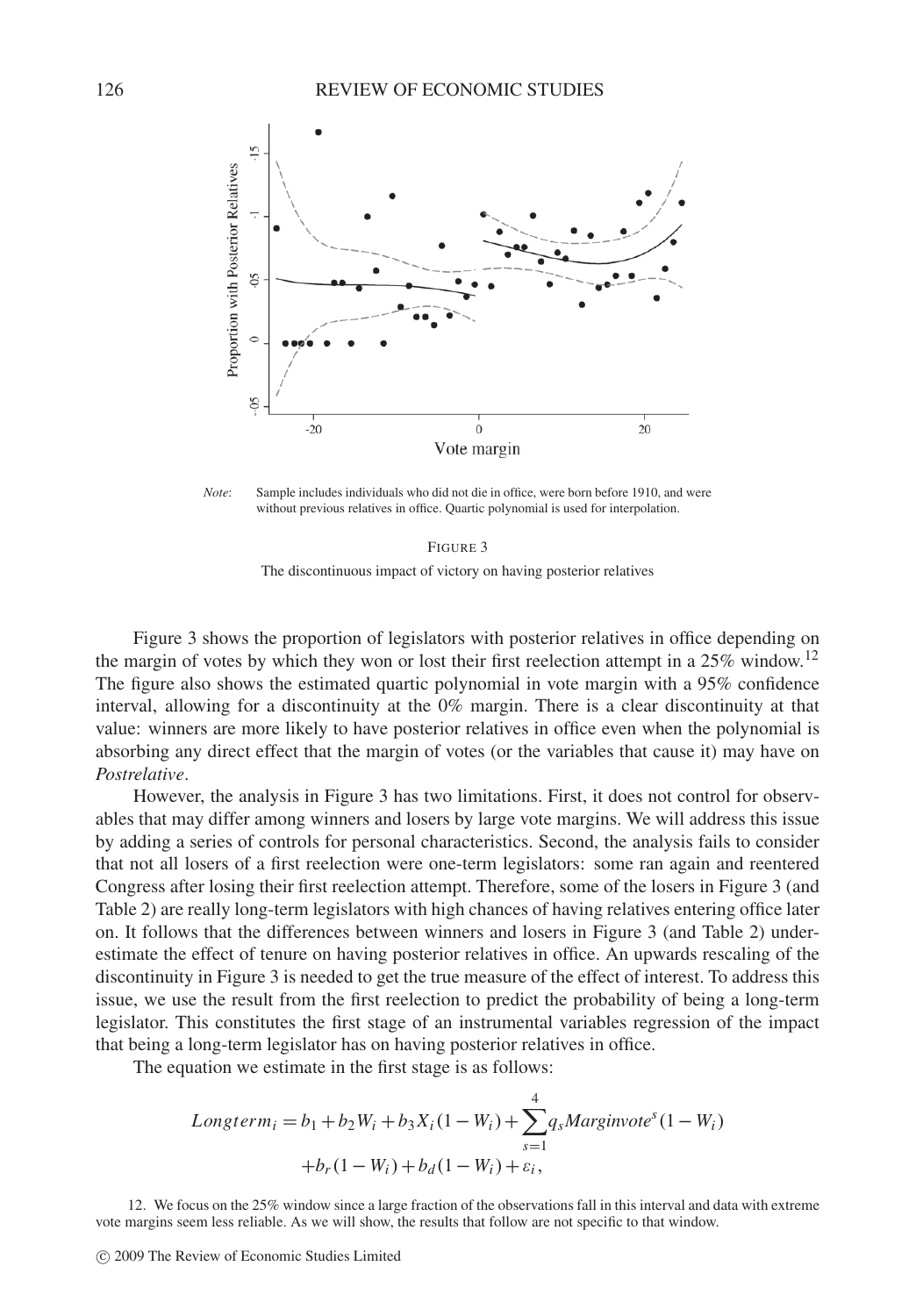| Panel A: First stage                                     |                        |                                  |
|----------------------------------------------------------|------------------------|----------------------------------|
|                                                          |                        | Dependent variable: Long term    |
|                                                          | (1)                    | (2)                              |
| Win                                                      | 0.569<br>$[0.119]$ *** | 0.562<br>$[0.114]$ ***           |
| Members with previous relatives excluded                 | <b>Yes</b>             | N <sub>0</sub>                   |
| Observations                                             | 3035                   | 3295                             |
| $R^2$                                                    | 0.77                   | 0.78                             |
| F statistic                                              | 13,140.14              | 17,791.68                        |
| Panel B: Second stage                                    |                        |                                  |
|                                                          |                        | Dependent variable: Postrelative |
|                                                          | (1)                    | (2)                              |
| Longterm                                                 | 0.062<br>$[0.027]$ **  | 0.057<br>$[0.027]$ **            |
| Prerelative                                              |                        | 0.027<br>$[0.015]$ <sup>*</sup>  |
| Members with previous relatives excluded<br>Observations | Yes<br>3035            | N <sub>0</sub><br>3295           |

TABLE 3 *Self-perpetuation, regression discontinuity approach*

*Notes*: All results are from instrumental variables–regression discontinuity estimations. *Win* is an indicator variable for whether the legislator won his or her first reelection attempt. Other variables are defined as in Table 1. The sample includes House Representatives who were born before 1910, did not die in office, and won or lost their first reelection by less than 25% of the votes. Controls include a vote margin quartic polynomial, personal characteristics as in Table 1, and region and decade fixed effects. First stage includes the interaction of personal characteristics and fixed effects with losing. Robust standard errors clustered at state level are given in brackets: \*significant at 10%; ∗∗significant at 5%; ∗∗∗significant at 1%.

where *Longterm<sub>i</sub>* is an indicator equal to 1 if legislator *i* was in Congress for more than one term,  $W_i$  is an indicator equal to 1 if the legislator won his first reelection attempt, the  $q's$  are coefficients on the vote margin polynomial (set to a quartic), and  $X_i$  is the vector of personal characteristics. The coefficients  $b_r$  and  $b_d$  are region and decade fixed effects. All controls including the region and decade fixed effects are interacted with losing. This is done to adjust for the fact that all winners of the first reelection attempt had long-term careers, but not all losers had short-term careers; in other words, controls are used to explain variation across losers.<sup>13</sup> In this way, the first stage provides an estimate of the probability that a loser will have a long-term career while allowing this probability to change depending on personal characteristics, margin of votes, state, and decade.

Panel A in Table 3 shows the estimated coefficients from the first stage, and Figure 4 presents this graphically. Column (1) shows our preferred specification in which we do not include legislators with previous relatives in office. Winning the first reelection and its interactions predict becoming a long-term legislator in the 25% window when controlling for the margin of votes and various legislator characteristics. The explanatory variables of the first stage are jointly significant with a large  $F$  statistic: the instruments are strong. Column  $(2)$  shows that the first-stage results are robust to considering legislators with previous relatives in office as well.

13. Since all winners have *Longterm* = 1 and all personal characteristics and fixed effects are interacted with losing,  $b_1 + b_2 = 1$ .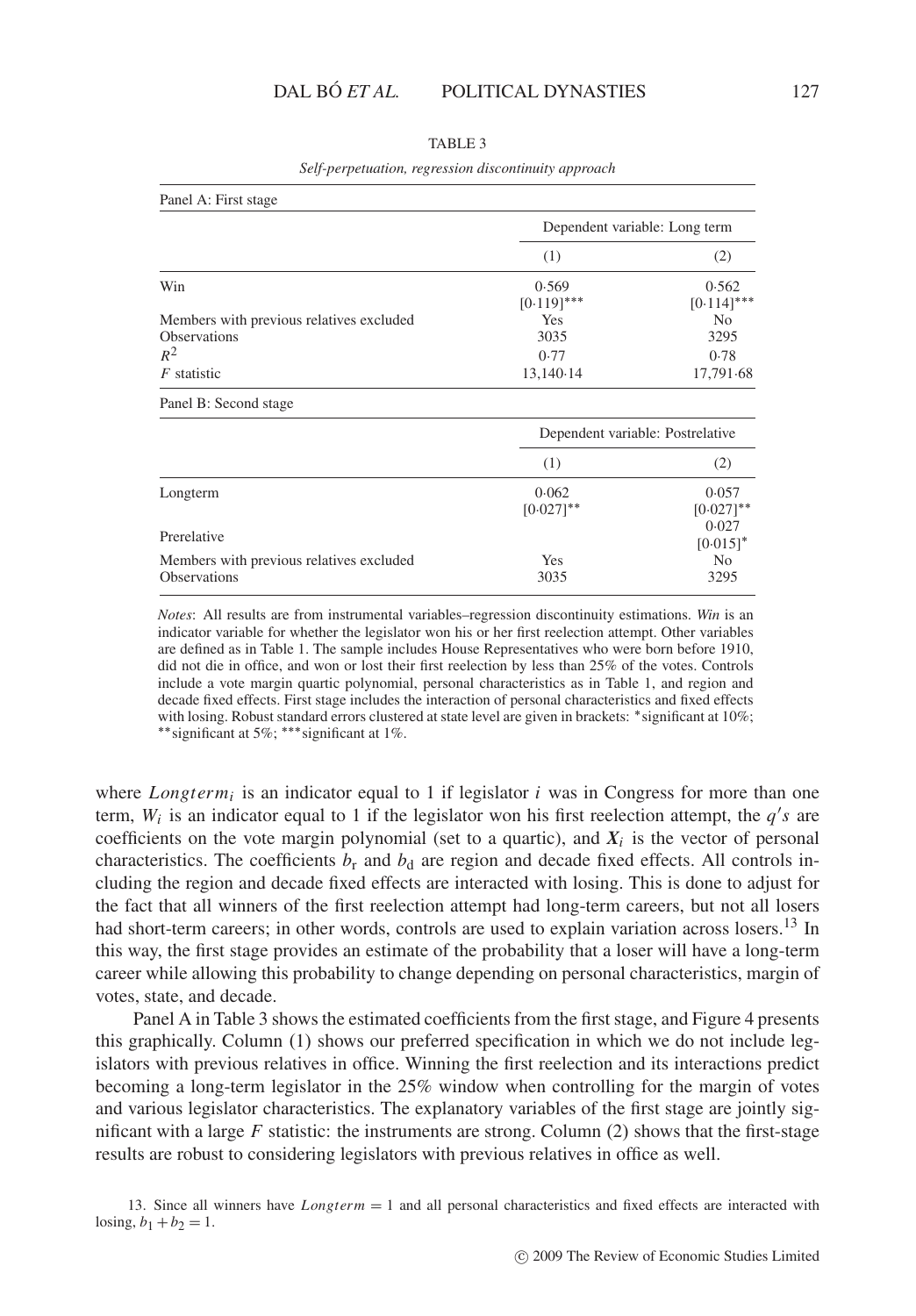

*Note*: Sample includes individuals who did not die in office, were born before 1910, and were without previous relatives in office. Quartic polynomial interacted with margin vote > 0 is used for interpolation.

FIGURE 4 The impact of the vote margin in first reelection on Longterm

In the second stage, we estimate the following equation:

$$
Postrelative_i = a_1 + a_2 \widehat{Logterm}_i + a_3 X_i + \sum_{s=1}^{4} t_s \text{Marginvote}^s + a_r + a_d + \varepsilon_i,
$$

where *Longterm*<sub>*i*</sub> is the estimated probability of having more than one term in office as predicted by the first stage and the *t* s are coefficients in the (quartic) vote margin polynomial.

The second-stage results in panel B of Table 3 show a clear positive effect of *Longterm* on *Postrelative*. In our preferred specification, shown in column (1), *Longterm* is significant with an effect of 6·3%. This effect represents more than a 100% increase over the baseline probability of having a posterior relative in office (only 5.8 % of short-term representatives have posterior relatives in office). Column (2) shows that the result is robust to including legislators with previous relatives in office.14

Our analysis shows that the longer one's tenure, the more likely one is to establish a political dynasty and that this relationship is causal. This result is robust to a variety of changes. Table 4 shows the estimated coefficient of *Longterm* in the second stage under a variety of different specifications, samples, and measures of power. Columns  $(1)$ – $(3)$  in panel A show that results are robust to considering different windows for the vote margin. Column (4) shows that the results are robust to including year and state fixed effects instead of region and decade effects. Panel B shows that the results are robust to different samples: the positive effect of *Longterm* on *Postrelative* remains large and significant if we focus on Southern states or on the rest, if we restrict attention to years after the Civil War, and if we split the analysis for the two main political parties.

<sup>14.</sup> As could be expected, the estimate is somewhat smaller (being a long-term legislator should have a lower effect for those who already belong to a dynasty if power has decreasing marginal effects on future dynastic power). However, the difference in the estimate is not statistically significant.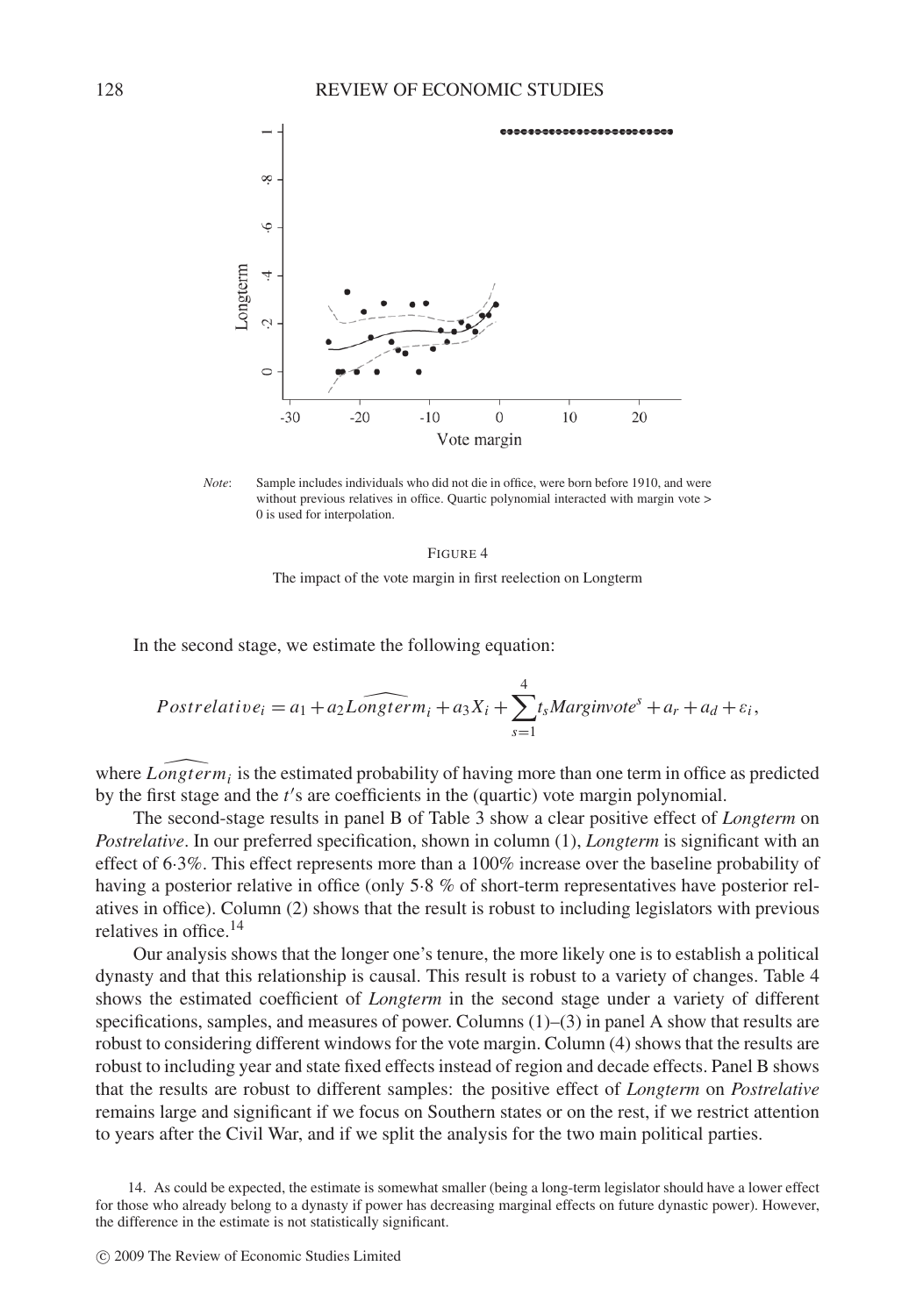|                            |                            | Panel A: Different margin of vote window and fixed effects |                        |                              |                       |
|----------------------------|----------------------------|------------------------------------------------------------|------------------------|------------------------------|-----------------------|
|                            | (1)                        | (2)                                                        | (3)                    | (4)                          |                       |
|                            |                            | Margin of vote window                                      |                        | State and year fixed effects |                       |
|                            | 2.5%                       | 5%                                                         | 100%                   |                              |                       |
| Longterm                   | 0.062<br>$[0.028]^{**}$    | 0.036<br>$[0.016]$ **                                      | 0.036<br>$[0.012]$ *** | 0.049<br>$[0.023]^{**}$      |                       |
| <b>Observations</b>        | 508                        | 1049                                                       | 4217                   | 3035                         |                       |
| Panel B: Different samples |                            |                                                            |                        |                              |                       |
|                            | (1)                        | (2)                                                        | (3)                    | (4)                          | (5)                   |
|                            | South                      | Non-South                                                  | <b>After 1870</b>      | Republican                   | Democrat              |
| Longterm                   | 0.149<br>$[0.071]$ *       | 0.04<br>$[0.022]$ *                                        | 0.072<br>$[0.028]$ **  | 0.084<br>$[0.033]$ **        | 0.072<br>$[0.032]$ ** |
| <b>Observations</b>        | 576                        | 2459                                                       | 2109                   | 1325                         | 1389                  |
|                            |                            | Panel C: Different measures of present and future power    |                        |                              |                       |
|                            | (1)                        | (2)                                                        | (3)                    | (4)                          |                       |
|                            | Number of<br>postrelatives | Total tenure<br>of postrelatives                           | Close<br>postrelatives | Postrelatives                |                       |
| Longterm                   | 0.059<br>$[0.033]$ *       | 0.335<br>$[0.133]$ **                                      | 0.043<br>$[0.020]$ **  |                              |                       |
| Total tenure               |                            |                                                            |                        | 0.041<br>$[0.017]$ **        |                       |
| Total tenure <sup>2</sup>  |                            |                                                            |                        | $-0.003$<br>$[0.001]$ **     |                       |
| <b>Observations</b>        | 3035                       | 3035                                                       | 3035                   | 3035                         |                       |

TABLE 4 *Self-perpetuation, regression discontinuity approach. Alternative specifications*

*Notes*: All results are from instrumental variables–regression discontinuity estimations. The dependent variable is *Postrelative* in panels A and B. In panel C, the dependent variable changes for each column. Close postrelatives indicate that the legislator had a parent, spouse, sibling, child, or grandchild entering Congress after him or her. Controls include a vote margin quartic polynomial for all vote margin windows but 2·5% and 5%, personal characteristics, and region and decade fixed effects (but for column (4) in panel A which includes state and year fixed effects). Sample includes House Representatives without previous relatives in office, who did not die in office, were born before 1910 and had first reelection margin of votes in the 25% window unless noted otherwise. Robust standard errors clustered at state level are given in brackets: ∗significant at 10%; ∗∗significant at 5%; ∗∗∗significant at 1%.

Panel C shows that the results are robust to considering other measures of power. In columns (1) and (2), the measures of future dynastic political attainment are, respectively, the number of posterior relatives in office and the sum of the tenures in Congress of those relatives. *Longterm* has a significant and large effect on both measures of dynastic political attainment. Column (3) shows that the effect of *Longterm* on future dynastic attainment remains large and significant if we focus on close relatives (parents, children, siblings, spouses, grandparents, and grandchildren). Finally, column (4) shows that the total tenure of a legislator has a positive, significant, and large effect on the probability of having posterior relatives in office. This specification includes a quadratic term that is negative and significant, showing that the effect of an extra term in Congress is decreasing in the number of congresses served.15

15. Again, this is indicative of decreasing marginal returns to power. See the working paper version for a complete description of the model estimated in column (4).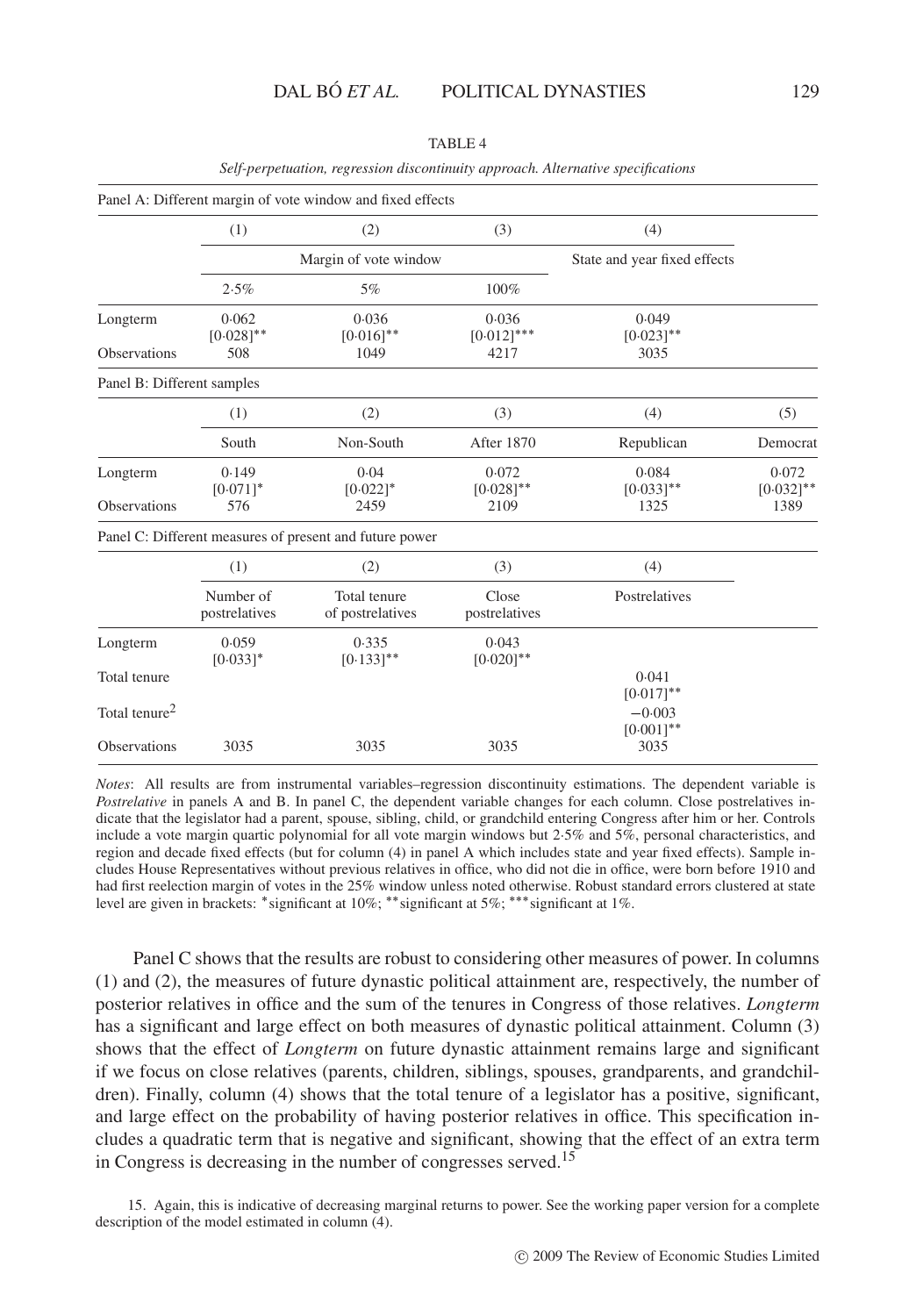### 130 REVIEW OF ECONOMIC STUDIES

# 4.4. *Establishing a causal link: Using the reelection rates of a legislator's cohort*

In this section, we implement an alternative instrumental variables strategy to estimate the causal effect of congressional tenure on having a posterior relative in office. We use the reelection probabilities of a legislator's current cohort, by state and party, as an instrument for her reelection probability.16 For example, consider a House member going for his first reelection in California in the year 1892. The instrument for this legislator's first reelection is the reelection rate of legislators of the same party in California in the year 1892. The idea is that there is an underlying common shock to all the individuals in this cohort that is independent of the characteristics of the individual attempting to get reelected. We use this common shock as a source of exogenous variation in congressional tenure to identify the impact of tenure on having posterior relatives in office. The identifying assumption is that the electoral shock to a predecessor's cohort will affect the probability of having a relative entering office only through its impact on the predecessor's election to another term.

We use the following formula to construct the instrument for legislator *i* within a state/year/ party with a cohort of size *N*:

$$
Electinstrument_i = \frac{[\sum_{j=1}^{N}(reelect_j)] - (reelect_i)}{N-1},
$$

where *reelect<sub>i</sub>* is a dummy variable equal to 1 if legislator *j*, from the same state-party-year, was reelected. This formula gives the probability of an individual in the cohort being reelected.<sup>17</sup> We estimate the following first-stage equation:

$$
Longterm_i = b_1 + b_2 \text{Electinstrument}_i + b_3 X_i + b_5 + b_7 + \varepsilon_i,
$$

where  $X_i$  is a vector of personal characteristics and  $b_s$  and  $b_y$  are state and year fixed effects. We then proceed to estimate the second-stage equation with the instrumented *Longterm*:

$$
Postrelative_i = a_1 + a_2 \widehat{Longterm}_i + a_3 X_i + a_s + a_y + \varepsilon_i.
$$

Table 5 presents the estimated coefficients from both stages. Column (1) shows our preferred specification of representatives without previous relatives in office, who did not die in office, and who were born before 1910. The reelection instrument is significant and strong. The second-stage estimate of the effect of *Longterm* on *Postrelative* is large and significant. The estimate is similar to the one obtained using the regression discontinuity approach.

Columns (2) and (3) in Table 5 address two possible weaknesses in the identification strategy used in this section. First, it could be the case that shocks affecting the reelection rates of a legislator's cohort are correlated with shocks affecting the chances that the legislator's relatives will subsequently enter Congress. For example, the estimate of *Longterm* may reflect the fact that both father and son faced a similar political environment favouring members of a particular party and that members of the same family tend to belong to the same party. To address this problem, we exclude from our analysis any relatives who entered Congress within 10 years of the reelection of their predecessor. If there is a correlation of shocks, it is likely to be lower among relatives who are more distant in time. We find that the estimate of the effect of *Longterm*

<sup>16.</sup> A related strategy was used by Levitt and Snyder (1997) to examine the impact of federal spending on electoral outcomes.

<sup>17.</sup> Note that we subtract out the reelection outcome of the individual for whom the instrument is being created.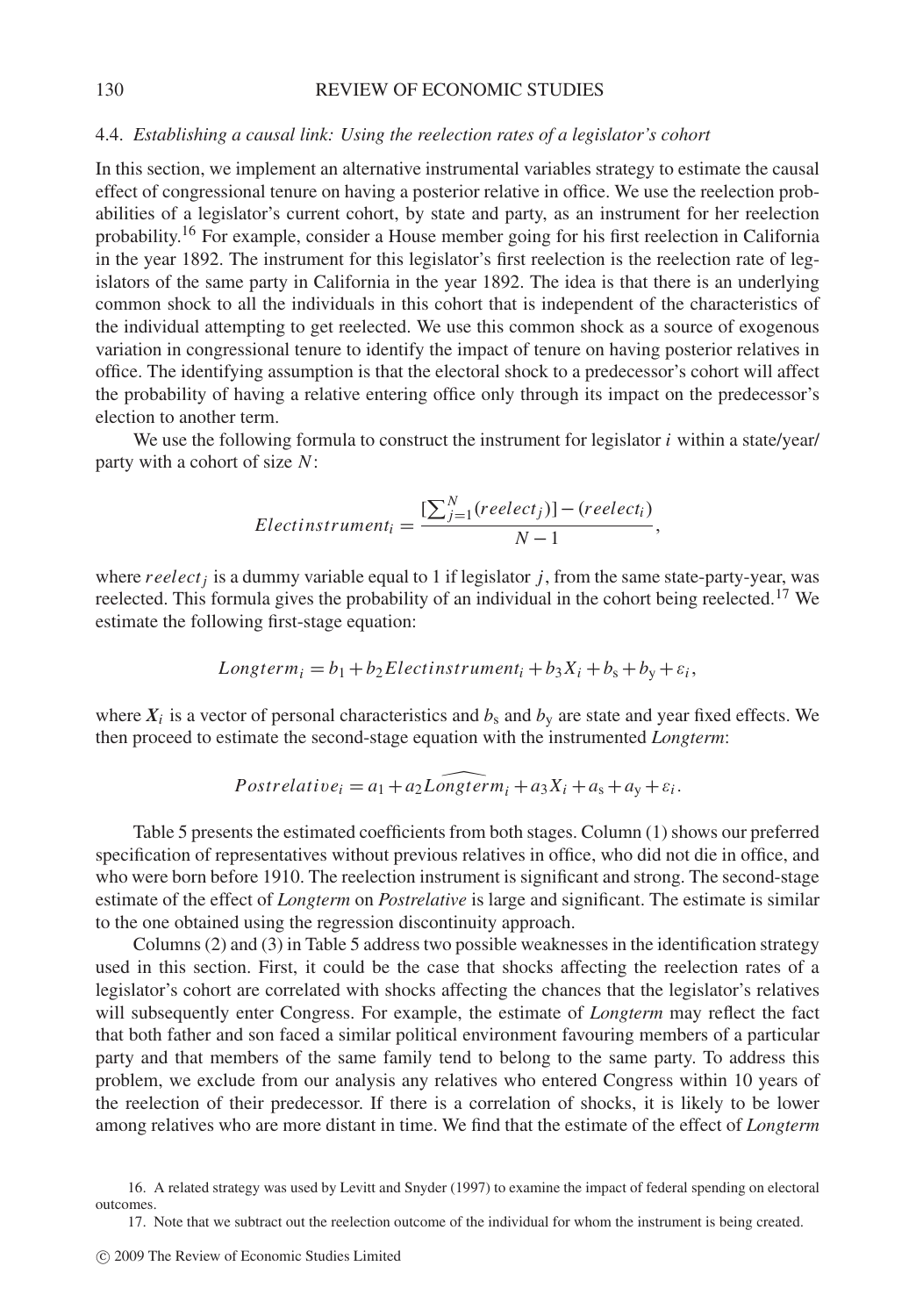| Panel A: First stage                                      | Dependent variable: Longterm |                                  |                       |  |  |
|-----------------------------------------------------------|------------------------------|----------------------------------|-----------------------|--|--|
|                                                           | (1)                          | (2)                              | (3)                   |  |  |
| Cohort reelection rate                                    | 0.369<br>$[0.028]$ ***       | 0.364<br>$[0.028]$ ***           | 0.49<br>$[0.027]$ *** |  |  |
| Relatives enter at least 10 years later                   | No                           | Yes                              | N <sub>0</sub>        |  |  |
| Exclude legislators from cohorts three or smaller in size | N <sub>0</sub>               | N <sub>0</sub>                   | Yes                   |  |  |
| Observations                                              | 6479                         | 6394                             | 5502                  |  |  |
| $R^2$                                                     | 0.15                         | 0.14                             | 0.16                  |  |  |
| F statistic                                               | 170.14                       | 166.51                           | 340.63                |  |  |
| Panel B: Second stage                                     |                              | Dependent variable: Postrelative |                       |  |  |
|                                                           | (1)                          | (2)                              | (3)                   |  |  |
| Longterm                                                  | 0.055                        | 0.064                            | 0.083                 |  |  |
|                                                           | $[0.033]$ *                  | $[0.034]$ *                      | $[0.037]$ **          |  |  |
| Relatives enter at least 10 years later                   | No                           | Yes                              | N <sub>0</sub>        |  |  |
| Exclude legislators from cohorts three or smaller in size | N <sub>0</sub>               | No.                              | Yes                   |  |  |
| Observations                                              | 6479                         | 6394                             | 5502                  |  |  |
|                                                           |                              |                                  |                       |  |  |

TABLE 5 *Self-perpetuation, instrumental variables estimates using cohort reelection rates*

*Notes*: All results are from instrumental variables estimations. The instrument is the reelection rate of legislators from the same party, state, and year. Controls include personal characteristics as in Table 1 and state and year fixed effects. The sample includes House Representatives without previous relatives in office, who did not die in office, and were born before 1910. Robust standard errors clustered at state level are given in brackets: ∗significant at 10%; ∗∗significant at 5%; ∗∗∗significant at 1%.

on *Postrelative* does not decrease, suggesting that our estimate in column (1) is not capturing a positive correlation over time in the political environment.

Second, it could be the case that unobserved family characteristics of a legislator affect the reelection rate of his peers. If so, our instrument may be correlated with unobserved family characteristics. To address this issue, we present in column (3) the estimate of the effect of *Longterm* on *Postrelative* when we restrict our analysis to large cohorts (we focus on state-yearparty cohorts above the median number of three legislators). Arguably the effect of the personal characteristics of a single individual on the reelection rate of his peers should be smaller in larger peer groups. We find that the estimated coefficient does not decrease when we restrict attention to large cohorts, suggesting that our estimate is not capturing the effect of personal characteristics through the reelection rate of peers.

Overall, our two identification strategies, while being very different, provide similar, large, and significant estimates of the effect of having a longer tenure in Congress on the probability of starting a dynasty. We find that staying in Congress for more than one term doubles the probability of having a relative entering Congress afterwards.

# 5. CHARACTERISTICS OF DYNASTIC POLITICIANS AND POLITICAL COMPETITION

In this section, we compare dynastic and non-dynastic legislators in terms of personal characteristics and political careers. We also study the relationship between political competition and dynastic prevalence and compare the dynastic prevalence in Congress with that in other occupations. This section has two objectives. First, it completes the description of political dynasties in the U.S. Congress that we started in Section 3. Second, it sheds some light on the possible mechanisms behind the self-perpetuation effect identified in the previous section.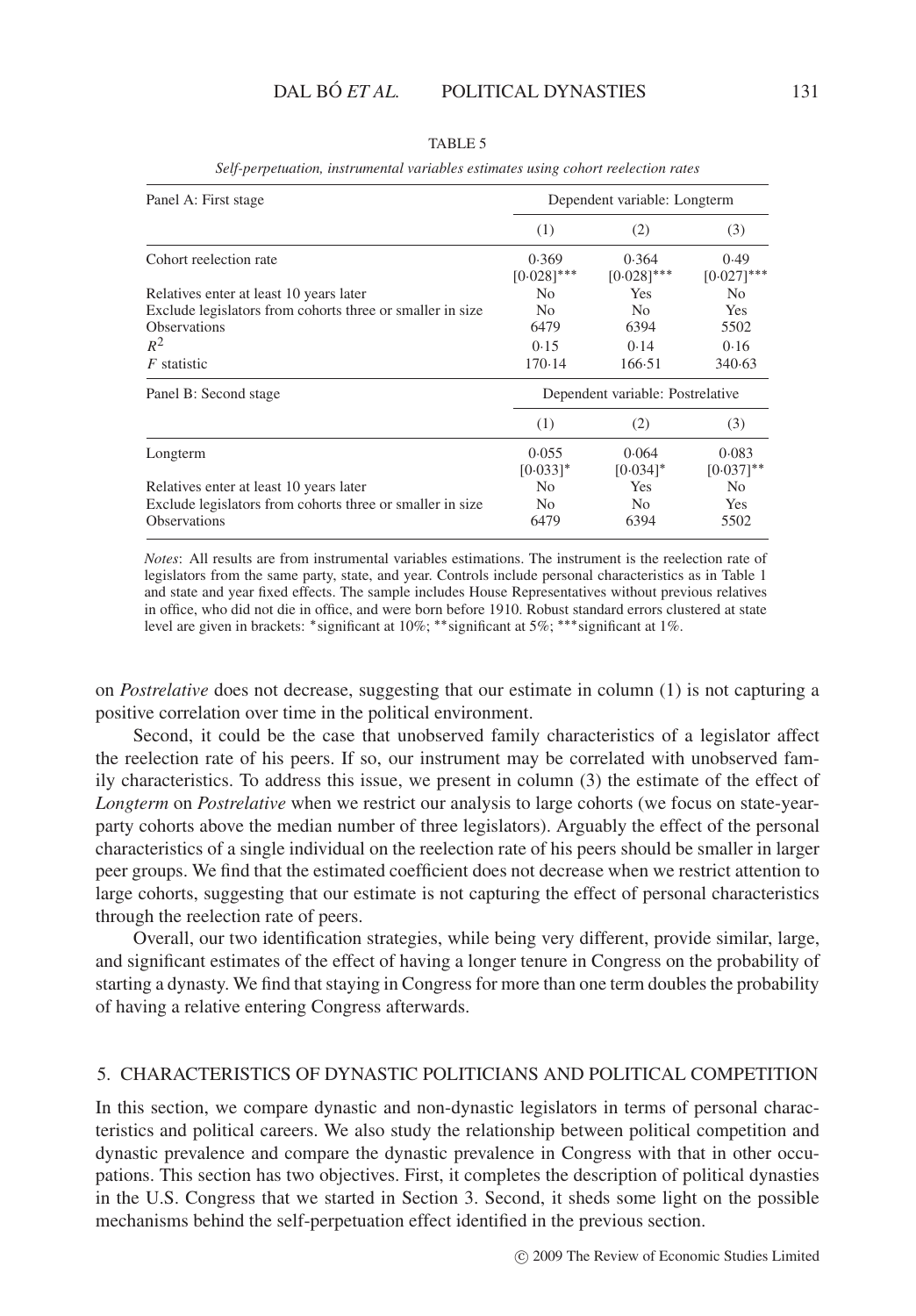|                              | (1)                      | (2)                       | (3)                      | (4)                       | (5)                    | (6)                    |
|------------------------------|--------------------------|---------------------------|--------------------------|---------------------------|------------------------|------------------------|
|                              | Pre-public office        | Pre-public office         | Outsider                 | Outsider                  | Female                 | Female                 |
| Prerelative                  | $-0.06$<br>$[0.016]$ *** | $-0.059$<br>$[0.015]$ *** | $-0.038$<br>$[0.019]$ ** | $-0.031$<br>$[0.017]$ *   | 0.022<br>$[0.008]$ *** | 0.024<br>$[0.008]$ *** |
| Pre-public office            |                          |                           |                          | $-0.078$<br>$[0.012]$ *** |                        | $-0.003$<br>[0.004]    |
| College attendance           |                          | 0.004<br>[0.011]          |                          | $-0.086$<br>$[0.016]$ *** |                        | 0.003<br>[0.002]       |
| Outsider                     |                          | $-0.063$<br>$[0.011]$ *** |                          |                           |                        | 0.008<br>$[0.004]$ **  |
| Female                       |                          | $-0.034$<br>[0.049]       |                          | 0.111<br>$[0.049]$ **     |                        |                        |
| House                        |                          | $-0.013$<br>[0.015]       |                          | $-0.022$<br>[0.015]       |                        | 0.01<br>$[0.004]$ **   |
| Age of entry                 |                          | 0.005<br>$[0.001]$ ***    |                          | 0.005<br>$[0.001]$ ***    |                        | 0.001<br>$[0.000]$ *** |
| <b>Observations</b><br>$R^2$ | 9029<br>0.04             | 9028<br>0.05              | 9028<br>0.2              | 9028<br>0.22              | 9029<br>0.09           | 9028<br>0.1            |

TABLE 6 *Personal characteristics of dynastic legislators*

*Notes*: All results are from OLS estimations. The dependent variable changes by column. All regressions include state and year fixed effects. The sample includes legislators who did not follow a relative's death and were born after 1800. Robust standard errors clustered at state level are given in brackets: ∗significant at 10%; ∗∗significant at 5%; ∗∗∗significant at 1%.

# 5.1. *Personal characteristics and political careers of dynastic politicians*

In this section, we study how the personal characteristics and the political careers of dynastic legislators differ from those of other legislators. Given the difference across regions and time in the number of dynastic politicians, it is necessary to control by year and state in which the legislator is observed. We present the results in Tables 6 and 7. We find that dynastic legislators are less likely to have previous public experience, even when holding constant their age of entry and their college attendance. This suggests that dynastic politicians may not be characterized by a stronger vocation for public service and that it is unlikely that the self-perpetuation effect we identify is due to preference formation.

We find that dynastic legislators are less likely to come from a state other than the one they represent. This is consistent with the idea that dynastic politicians may inherit a form of political capital that is differentially useful at a local level, such as local political connections or name recognition, as opposed to sheer talent or drive. Dynastic legislators are significantly more likely to be female than non-dynastic ones. This suggests that dynastic membership may have facilitated female political representation (31·2% of women legislators are dynastic vs. 8·4% of men). Regarding political careers, we find that dynastic legislators enter Congress younger, but this difference is small (less than a year—see Table 7). We also find that dynastic politicians are less likely to start their career in the House, suggesting that they have the ability or means to enter directly through the Senate, a much smaller and more prestigious body. Finally, we find no evidence that dynastic legislators have longer careers in Congress.

# 5.2. *Dynastic prevalence and political competition*

In this section, we provide evidence that higher political competition is associated with fewer political dynasties, suggesting that political competition reduces the dynastic transmission of political power.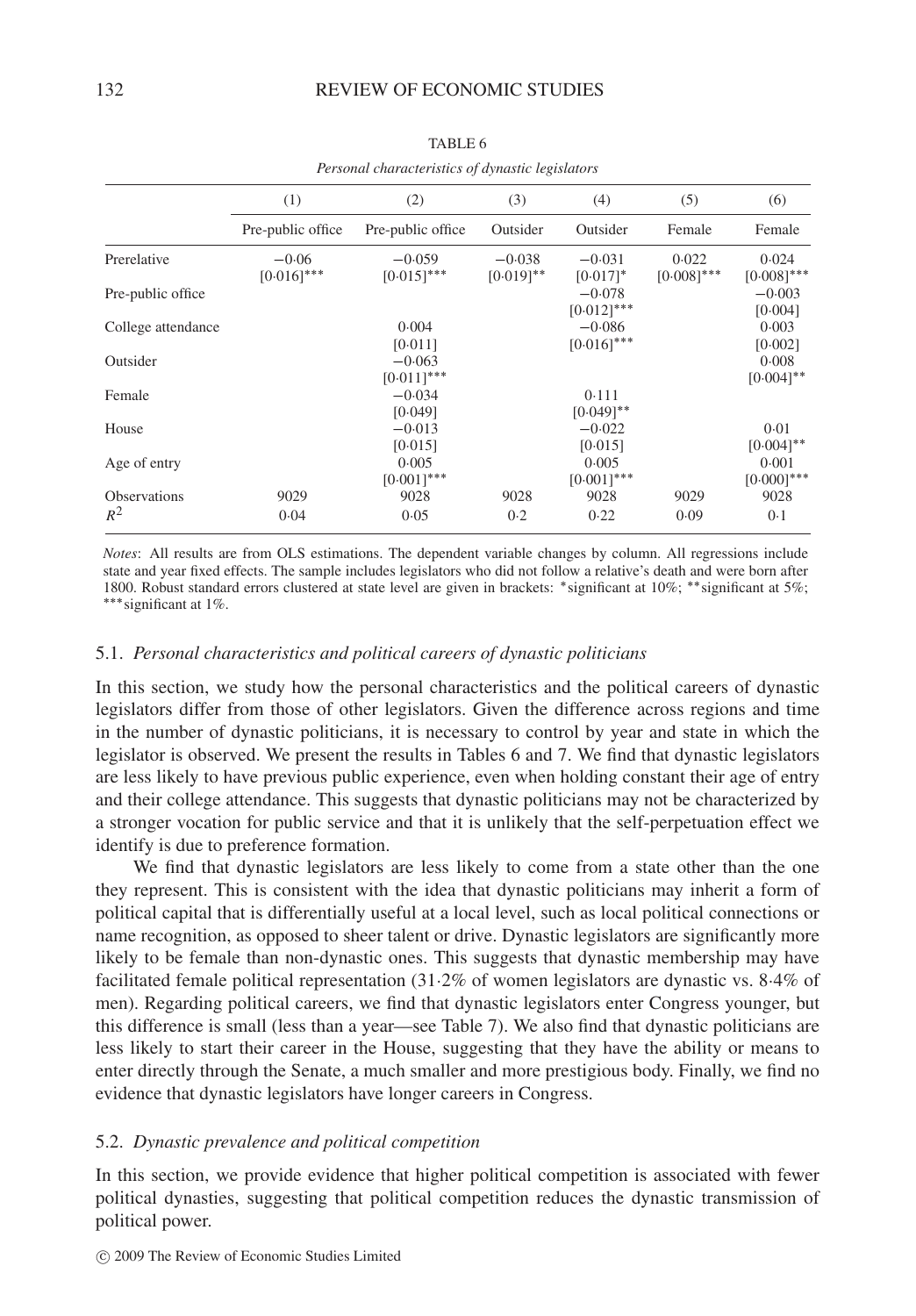|                                                                                                                                                                                                                                                                                                                                                                                                      |                           |                          |                           | Career profile of dynastic legislators<br>' THRU |                  |                                                       |                      |                                                |
|------------------------------------------------------------------------------------------------------------------------------------------------------------------------------------------------------------------------------------------------------------------------------------------------------------------------------------------------------------------------------------------------------|---------------------------|--------------------------|---------------------------|--------------------------------------------------|------------------|-------------------------------------------------------|----------------------|------------------------------------------------|
|                                                                                                                                                                                                                                                                                                                                                                                                      | Ξ                         | $\widehat{\infty}$       | ⊙                         | $\widehat{f}$                                    | $\widehat{c}$    | $\widehat{\circ}$                                     | $\odot$              | $\circledS$                                    |
|                                                                                                                                                                                                                                                                                                                                                                                                      | House                     | House                    | Age of entry              | Age of entry                                     | Longterm         | Longterm                                              | Total tenure         | Total tenure                                   |
| Prerelative                                                                                                                                                                                                                                                                                                                                                                                          | $[0.016]$ ***<br>$-0.074$ | $0.015$ ]***<br>$-0.078$ | $[0.294]$ ***<br>$-0.828$ | $[0.250]$ ***<br>$-0.695$                        | [0.018]<br>0.018 | 0.027                                                 | $[0.125]$ *<br>0.242 | $0.094$<br>$[0.124]$<br>$0.503$                |
| Pre-public office                                                                                                                                                                                                                                                                                                                                                                                    |                           | $-0.007$                 |                           | 2.338                                            |                  | $[0.019]$<br>0.058                                    |                      |                                                |
| College attendance                                                                                                                                                                                                                                                                                                                                                                                   |                           | $-0.026$<br>[0.008]      |                           | $[0.250]$ ***<br>$-2.95$                         |                  | $[0.011]$ ***<br>0.037                                |                      | $0.094]$ ***<br>0.194                          |
| Outsider                                                                                                                                                                                                                                                                                                                                                                                             |                           | $[0.007]$ ***<br>$-0.01$ |                           | $[0.175]$ ***<br>1.913                           |                  | $[0.013]$ ***                                         |                      | $0.0691***$<br>$-0.174$                        |
| Female                                                                                                                                                                                                                                                                                                                                                                                               |                           | $[0.006]$<br>$0.059$     |                           | $[0.285]$ ***<br>4.05                            |                  | $-0.019$<br>$0.0101$<br>$0.037$<br>$0.037$<br>$0.222$ |                      | $\begin{array}{c} 0.077 \\ -0.233 \end{array}$ |
|                                                                                                                                                                                                                                                                                                                                                                                                      |                           | $0.025$ ]**              |                           | $[0.719]$ ***                                    |                  |                                                       |                      | $[0.232]$<br>-1.025                            |
| House                                                                                                                                                                                                                                                                                                                                                                                                |                           |                          |                           | $0.325$ ]***<br>$-5.273$                         |                  | $0.020]$ ***                                          |                      | $[0.136]$ ***                                  |
| Age of entry                                                                                                                                                                                                                                                                                                                                                                                         |                           | $-0.007$                 |                           |                                                  |                  | $[0.001]$ ***<br>$-0.007$                             |                      | $-0.089$                                       |
| Observations                                                                                                                                                                                                                                                                                                                                                                                         | 9029                      | $[0.001]$ ***<br>9028    | 9029                      | 9028                                             | 9029             | 9028                                                  | 9029                 | $0.0071***$<br>9028                            |
| $R^2$                                                                                                                                                                                                                                                                                                                                                                                                | $\overline{0}$ :          | 0.13                     | 0.15                      | 0.22                                             | $\overline{0}$   | 0.15                                                  | 0.17                 | 0.21                                           |
| The sample includes legislators who did not follow a relative's death and were born after 1800. Robust standard errors clustered at state level<br>Notes: All results are from OLS estimations. The dependent variable changes by column. All regressions include state and year fixed effects.<br>are given in brackets: *significant at $10\%$ ; **significant at $5\%$ ; *** significant at $1\%$ |                           |                          |                           |                                                  |                  |                                                       |                      |                                                |

TABLE 7 TABLE 7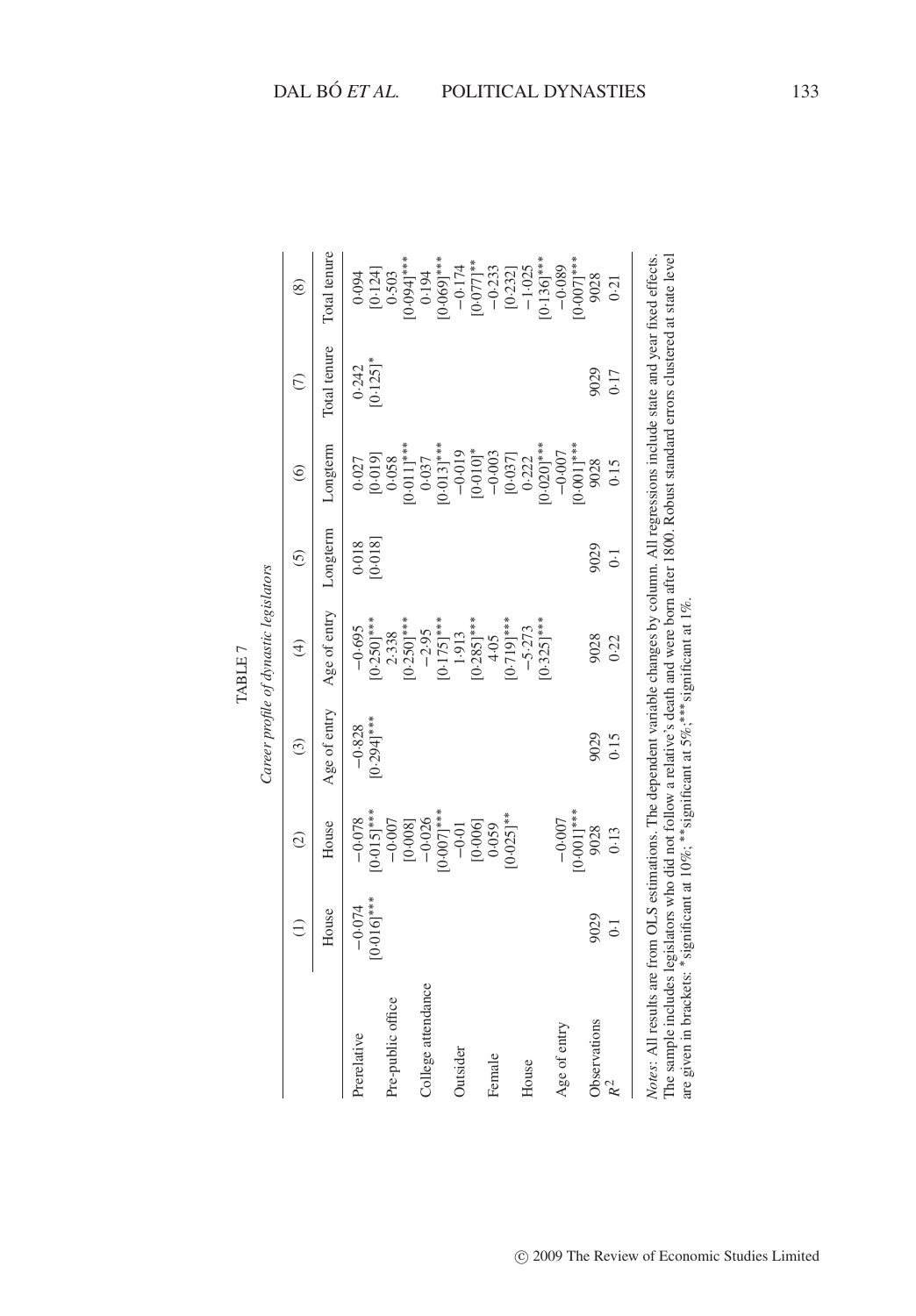

*Note*: Political competition is measured by how divided the state legislature is between the two dominant parties at the time a legislator is first elected to Congress.

#### FIGURE 5

Impact of political competition on proportion of legislators with previous relatives

For this analysis, we use a political competition index constructed upon party dominance of state legislatures between the years 1880 and 1996. This index has a minimum value of −0·5 when 100% of the seats in the state legislature in a given year belong to the same party. This index increases as the percentage of seats held by a majority party decreases. The maximum value of the index is zero, corresponding to the case when the total number of seats (including the two chambers) held by the two largest parties is split 50–50 between them. More formally, the political competition index for state *i* and year *j* is given by  $PC_{ij} = -\vert$ <br>where LHD, (LHD, ) and LHD, (LHD, ) represent the num  $\frac{\text{LHD}_{ij} + \text{UHD}_{ij}}{\text{LHD}_{ij} + \text{UHD}_{ij} + \text{UHR}_{ij} + \text{UHR}_{ij}} - 0.5$  $\Big\},$ where  $LHD_{ij}$  (LHR<sub>ij</sub>) and UHD<sub>ij</sub> (UHR<sub>ij</sub>) represent the number of seats that Democrats (Republicans) hold, respectively, in the lower and upper chambers of the state legislature that was elected in year *j*. This measure of political competition is superior to simply using the vote shares of national legislators, which may depend on the characteristics of those legislators. Arguably, however, our measure of political competition is better suited to capturing the environment facing a state-wide official, like a Senator, than the environment of a House Representative, whose district is typically much smaller than the state.

Figure 5 shows the (uncontrolled) association between political competition and the proportion of dynastic legislators (those with a previous relative in office). This figure shows that as the index moves from −0·5 to 0 (*i.e.* as political competition increases), the percentage of politicians coming from politically established families decreases. Table 8 presents estimates of the association between the percentage of dynastic legislators (including both House and Senate members) who are elected to Congress in a given year and state and the political competition index in the same year and state. The first specification, in column (1), shows that our measure of political competition is a significant predictor of the prevalence of dynastic politicians even after controlling for year and state effects. The estimate suggests that if political competition had been perfect in all states and years, dynastic prevalence would have been 40% lower than what is observed (4·7% instead of 7·7%). Column (2) reports estimates from a regression of the percentage of legislators with relatives previously in office on an indicator variable equal to 1 when the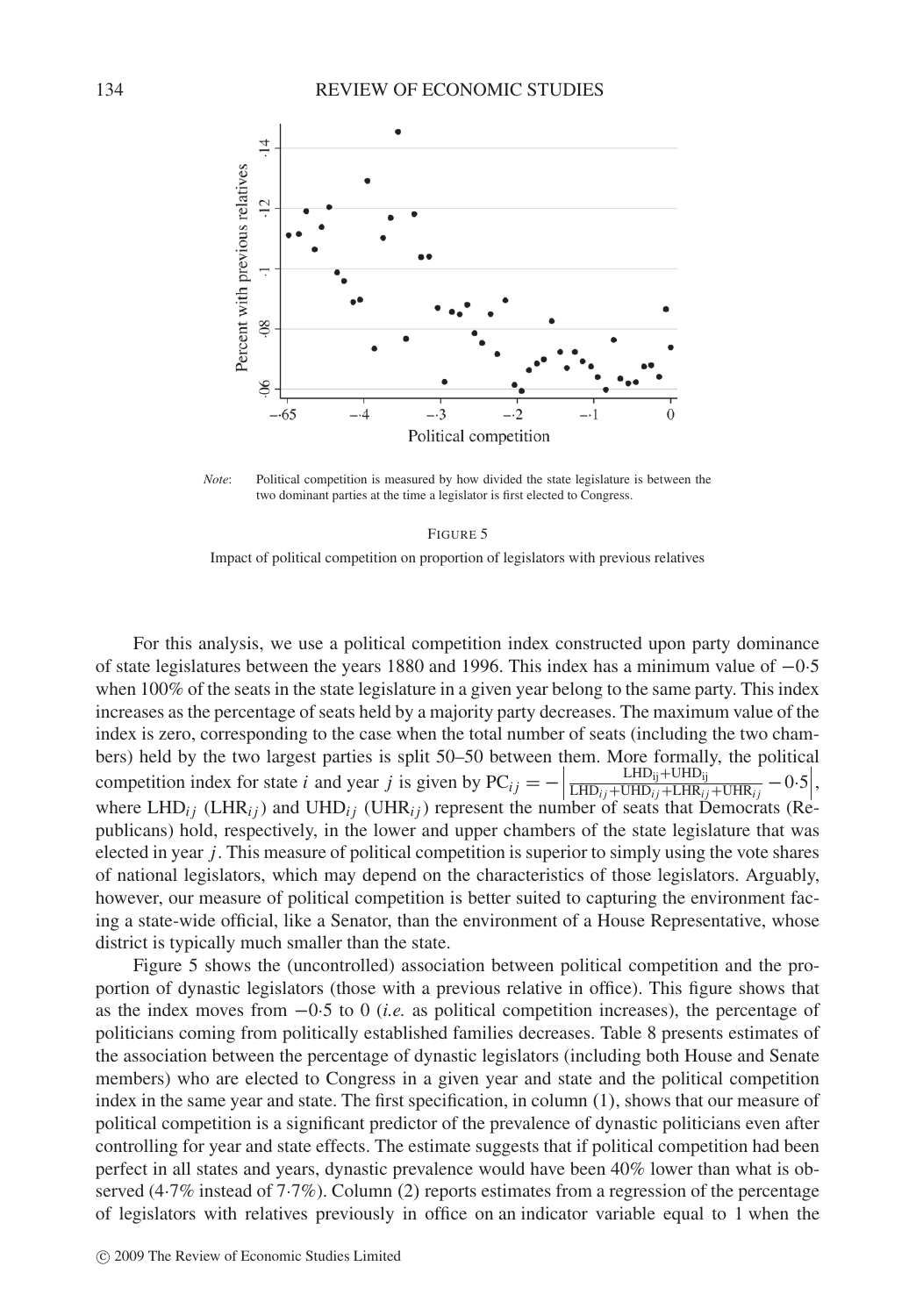|                                                                                                                                                                                                                                                                                                                                                                                                                                                                                                                                                                                                                                                                                                                                                                                                                                                                                                                           |                           | Political competition and dynastic legislators |                     |                                 |                          |                          |
|---------------------------------------------------------------------------------------------------------------------------------------------------------------------------------------------------------------------------------------------------------------------------------------------------------------------------------------------------------------------------------------------------------------------------------------------------------------------------------------------------------------------------------------------------------------------------------------------------------------------------------------------------------------------------------------------------------------------------------------------------------------------------------------------------------------------------------------------------------------------------------------------------------------------------|---------------------------|------------------------------------------------|---------------------|---------------------------------|--------------------------|--------------------------|
|                                                                                                                                                                                                                                                                                                                                                                                                                                                                                                                                                                                                                                                                                                                                                                                                                                                                                                                           |                           |                                                |                     | Dependent variable: Prerelative |                          |                          |
|                                                                                                                                                                                                                                                                                                                                                                                                                                                                                                                                                                                                                                                                                                                                                                                                                                                                                                                           | Ξ                         | $\widehat{\infty}$                             | $\widehat{c}$       | $\widehat{E}$                   | $\widehat{c}$            | $\widehat{\circ}$        |
| Political competition                                                                                                                                                                                                                                                                                                                                                                                                                                                                                                                                                                                                                                                                                                                                                                                                                                                                                                     | $[0.045]$ ***<br>$-0.124$ |                                                | $-0.055$<br>[0.035] |                                 | $[0.072]$ **<br>$-0.165$ |                          |
| High political competition dummy                                                                                                                                                                                                                                                                                                                                                                                                                                                                                                                                                                                                                                                                                                                                                                                                                                                                                          |                           | $[0.012]$ ***<br>$-0.032$                      |                     | $[0.009]$ *<br>$-0.016$         |                          | $[0.023]$ **<br>$-0.056$ |
| High political competition x House                                                                                                                                                                                                                                                                                                                                                                                                                                                                                                                                                                                                                                                                                                                                                                                                                                                                                        |                           |                                                |                     |                                 | $[0.072]$ *<br>0.127     |                          |
| High political competition dummy x House                                                                                                                                                                                                                                                                                                                                                                                                                                                                                                                                                                                                                                                                                                                                                                                                                                                                                  |                           |                                                |                     |                                 |                          | 0.044                    |
| House                                                                                                                                                                                                                                                                                                                                                                                                                                                                                                                                                                                                                                                                                                                                                                                                                                                                                                                     |                           |                                                |                     |                                 | $-0.031$                 | $[0.023]$ *<br>$-0.086$  |
|                                                                                                                                                                                                                                                                                                                                                                                                                                                                                                                                                                                                                                                                                                                                                                                                                                                                                                                           |                           |                                                |                     |                                 | [0.021]                  | $[0.017]$ ***            |
| Weighted                                                                                                                                                                                                                                                                                                                                                                                                                                                                                                                                                                                                                                                                                                                                                                                                                                                                                                                  | $\frac{1}{2}$             | ż                                              | Yes                 | Yes                             | Yes                      | Yes                      |
| Observations                                                                                                                                                                                                                                                                                                                                                                                                                                                                                                                                                                                                                                                                                                                                                                                                                                                                                                              | 2047                      | 2047                                           | 2047                | 2047                            | 2510                     | 2510                     |
|                                                                                                                                                                                                                                                                                                                                                                                                                                                                                                                                                                                                                                                                                                                                                                                                                                                                                                                           | 0.07                      | 0.07                                           | 0.08                | 0.08                            | 0.07                     | 0.07                     |
| Notes: All results are from OLS estimations. The dependent variable is the ratio of legislators (House and Senate) from a given state and year who<br>fixed effects. The sample includes new entrants to Congress who did not follow a relative's death and years after 1879. The political competition<br>index ranges from -0.5 (all seats in the state legislature held by one party or least competitive) to 0 (seats held evenly by the two major parties or<br>had relatives previously in Congress. Columns (5) and (6) consider separate ratios for House and Senate. All regressions include state and year<br>most competitive). The high competition dummy takes the value 1 whenever the political competition index is higher than the mid point $-0.25$ .<br>Robust standard errors clustered at state level are given in brackets: *significant at $10\%$ ; **significant at $5\%$ ; ***significant at 1%. |                           |                                                |                     |                                 |                          |                          |

| $\infty$ | ż |
|----------|---|
|          | j |
| TABLE    |   |
|          |   |
|          |   |
|          |   |
|          |   |
|          | ï |

| Notes: All results are from OLS estimations. The dependent variable is the ratio of legislators (House and Senate) from a given state and y<br>had relatives previously in Congress. Columns (5) and (6) consider separate ratios for House and Senate. All regressions include state a<br>fixed effects. The sample includes new entrants to Congress who did not follow a relative's death and years after 1879. The political com<br>index ranges from -0.5 (all seats in the state legislature held by one party or least competitive) to 0 (seats held evenly by the two major p<br>most competitive). The high competition dummy takes the value 1 whenever the political competition index is higher than the mid point<br>Robust standard errors clustered at state level are given in brackets: *significant at 10%; **significant at 5%; *** significant at 1%.<br>2510<br>0.07<br>2047<br>0.08<br>2047<br>0.08<br>2047<br>0.07<br>2047<br>0.07<br>Observations<br>R <sup>2</sup> | Weighted | ş | ş | Yes | Yes | Yes |
|---------------------------------------------------------------------------------------------------------------------------------------------------------------------------------------------------------------------------------------------------------------------------------------------------------------------------------------------------------------------------------------------------------------------------------------------------------------------------------------------------------------------------------------------------------------------------------------------------------------------------------------------------------------------------------------------------------------------------------------------------------------------------------------------------------------------------------------------------------------------------------------------------------------------------------------------------------------------------------------------|----------|---|---|-----|-----|-----|
|                                                                                                                                                                                                                                                                                                                                                                                                                                                                                                                                                                                                                                                                                                                                                                                                                                                                                                                                                                                             |          |   |   |     |     |     |
|                                                                                                                                                                                                                                                                                                                                                                                                                                                                                                                                                                                                                                                                                                                                                                                                                                                                                                                                                                                             |          |   |   |     |     |     |
|                                                                                                                                                                                                                                                                                                                                                                                                                                                                                                                                                                                                                                                                                                                                                                                                                                                                                                                                                                                             |          |   |   |     |     |     |
|                                                                                                                                                                                                                                                                                                                                                                                                                                                                                                                                                                                                                                                                                                                                                                                                                                                                                                                                                                                             |          |   |   |     |     |     |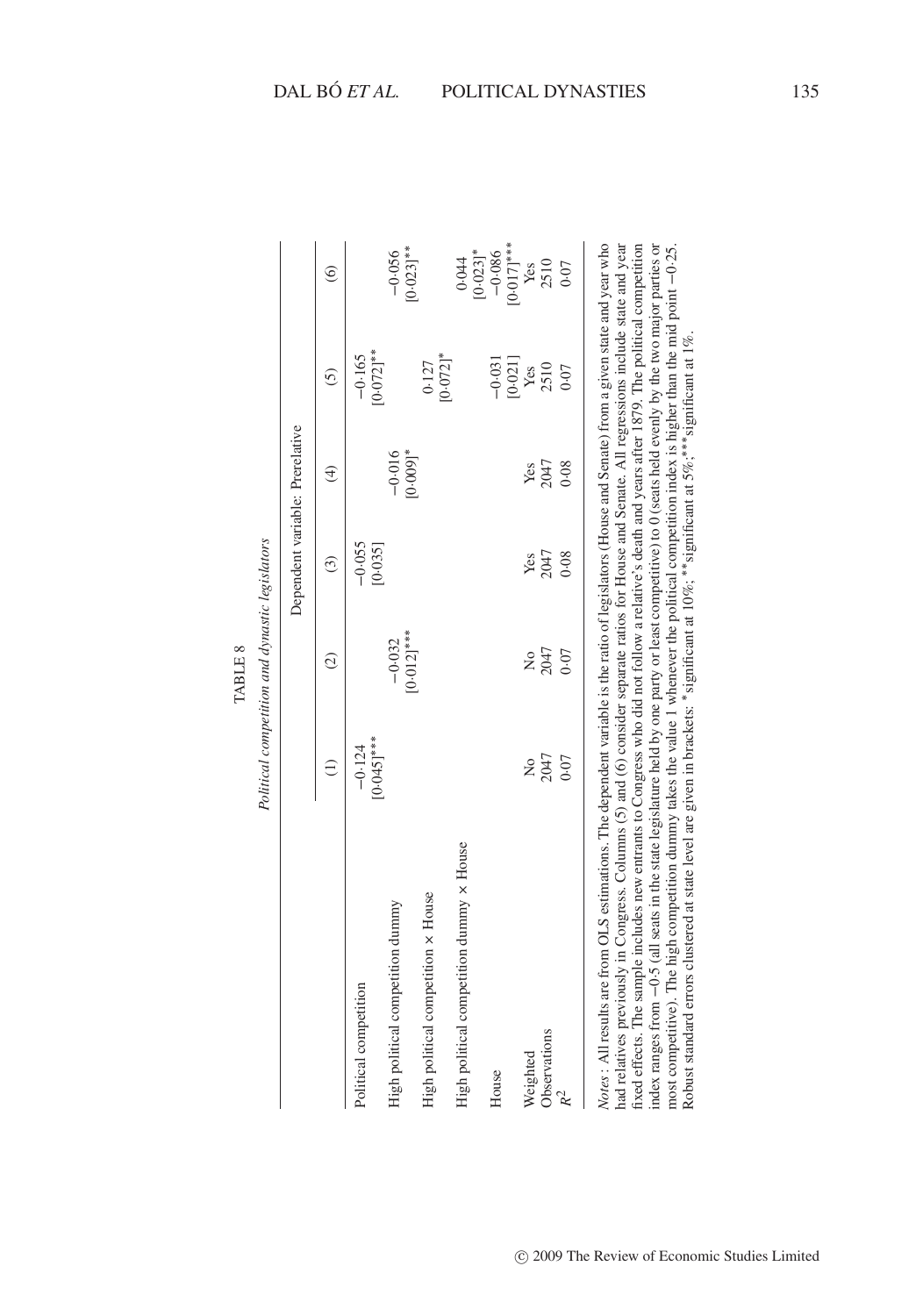political competition index takes a value in the upper half of its support (*i.e.* above −0·25). This estimate suggests that moving from districts in the bottom half in terms of competition to districts in the top half lowers the prevalence of dynastic politicians by 3 percentage points (this represents around a 30% reduction in the rate of dynastic prevalence for these districts).

The next two columns reproduce the analysis of the first two columns but weighting observations by the size of the entering cohort of legislators from each state and year. When observations are weighted, the relationship between political competition and *Postrelative* weakens. This could be due to the fact that small states are overrepresented in the Senate and that our measure of political competition is more appropriate for senators (as they are elected by the whole state).

Columns (5) and (6) reproduce the weighted analysis but compute separate dynastic percentages for House and Senate state delegations. We find that political competition is negatively associated with dynastic senators and that this relationship is lower for House representatives. This is consistent with the idea that the measure of political competition we use, being defined at the state level, is more relevant for senators than for House members, because the former represent the whole state, while the latter represent a single district within the state.

One possible reason why political competition is related with fewer dynastic legislators is that when a party safely controls a state, the state and national leadership of the party can afford to favour "elite" candidates with whom they are connected by family or social ties.<sup>18,19</sup>

#### 5.3. *Dynastic prevalence across occupations*

We have shown that a self-perpetuation effect contributes to the observed levels of dynastic prevalence in U.S. politics. One relevant question is whether this level of dynastic prevalence could be considered high. It could be the case that other occupations show even higher degrees of dynastic prevalence. While a full comparative study of the intergenerational transmission of occupations is beyond the scope of this paper, in this section we show that dynastic prevalence among legislators is very high when compared to other occupations. $^{20}$ 

Table 9 presents data for the years 1972–2004 from the General Social Surveys (ICPSR study 4295; see Davis, Smith and Marsden, 2005) corresponding to a selected group of occupations. Column (1) reports the percentage of respondents in each occupation whose father was in the same occupation. According to these data, almost 14% of doctors have fathers who were doctors, while less than 2% of economists have fathers who were economists. But to compare the importance of dynastic effects across occupations, one must control for the share of the population in each profession (*i.e.* the fact that economists are much less common than doctors). Column (2) reports the percentage of fathers in each occupation (note that, indeed, economists are a lot less common among fathers than doctors). Column (3) then reports the ratio of column (1) over column (2), which controls for the relative frequency of occupations among fathers. This

<sup>18.</sup> This argument resonates with the model by Besley, Persson and Sturm (2005), where more political competition reduces politicians' room for making suboptimal policy choices.

<sup>19.</sup> A related problem occurs in family firms. Burkart, Panunzi and Shleifer (2003) study a model where firm owners can decide to place an heir as manager, rather than a professional, at the cost of worse managerial performance. Bennedsen, Nielsen, Pérez-González and Wolfenzon (2007) estimate that cost to be large using a sample of Danish firms.

<sup>20.</sup> Sociologists have written extensively on correlations of socioeconomic status (see, for instance, Ganzeboom *et al.*, 1991). These studies tend to focus on coarse categories such as manual vs. intellectual work, status, or income, rather than particular occupations. Galor and Tsiddon (1997) offer a theory linking skill premia and intergenerational occupational mobility.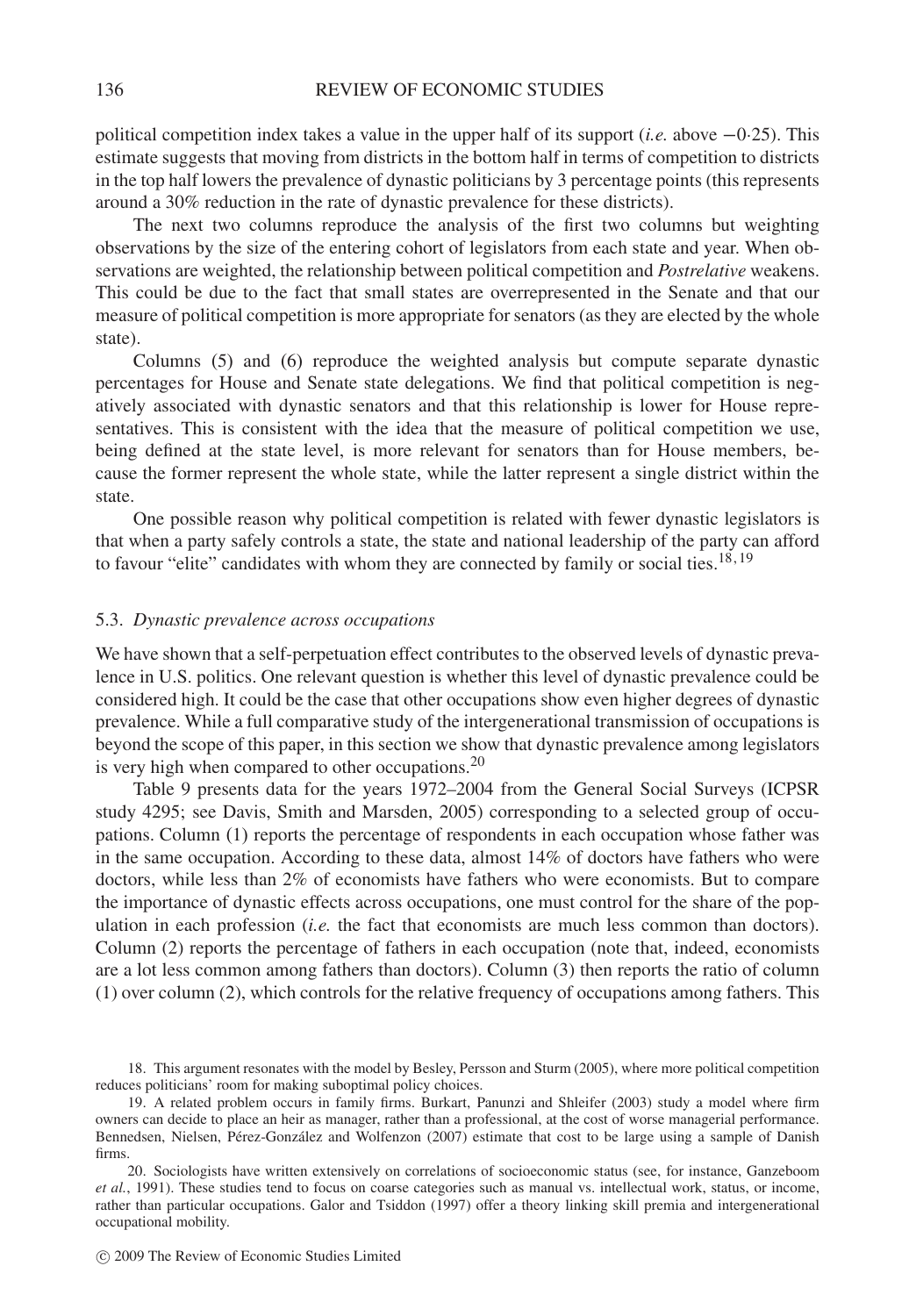|                               | (1)                                      | (2)                                   | (3)<br>Dynastic<br>bias |  |
|-------------------------------|------------------------------------------|---------------------------------------|-------------------------|--|
| Occupation                    | $%$ with father<br>in same<br>occupation | % of fathers<br>in each<br>occupation |                         |  |
| Federal public administration | 7.29                                     | 1.74                                  | 4.20                    |  |
| Carpenter                     | 14.39                                    | 2.72                                  | 5.29                    |  |
| Electrician                   | 10.18                                    | 1.07                                  | 9.53                    |  |
| Dentist                       | 2.56                                     | 0.19                                  | 13.31                   |  |
| Plumber                       | 12.50                                    | 0.85                                  | 14.65                   |  |
| Lawyer                        | 10.16                                    | 0.57                                  | 17.83                   |  |
| Doctor                        | 13.91                                    | 0.59                                  | 23.73                   |  |
| Economist                     | 1.54                                     | 0.04                                  | 37.26                   |  |
| Legislator                    | 3.55                                     | 0.01                                  | 354.06                  |  |

TABLE 9 *Dynastic bias across occupations*

*Notes*: Column  $(3) = (1)/(2)$ . The data for non-political occupations come from the General Social Surveys (ICPSR 4295). For legislators, column (1) is calculated from our data based on the *Biographical Directory of Congress* and the methodology for column (2) can be found in our NBER working paper No. 13122 (it provides an upper bound to the prevalence of legislators among fathers, hence a lower bound for dynastic bias among legislators).

ratio represents the odds that both son and father are in the same profession relative to the benchmark situation where the professions of respondents are independent from those of their fathers.<sup>21</sup> Notice that the adjusted dynastic prevalence index in column (3), or what we call "dynastic bias", is higher for economists than for doctors: although doctors have fathers who were doctors roughly 9 times more often than economists have fathers who were economists, doctors were roughly 14 times more common among fathers, so dynastic effects appear to play a larger role in economics than in medicine. $22$ 

The last row contains data for legislators. Column (1) presents the percentage of legislators elected in the 1990s who had fathers who were legislators. In column (2), we report a conservative estimate of the percentage of fathers who were legislators.<sup>23</sup> The dynastic bias is strongest for legislators relative to all other selected occupations. The dynastic bias is almost 10 times stronger for legislators than for economists, the second most dynastic occupation in our group, and almost

21. To see why column (3) can be read this way, consider a matrix where we have the profession of sons in rows and the profession of fathers in columns. Denote the content of cell  $(i, j)$  with  $F(i, j)$ , which captures the fraction<br>of individuals where the son has profession *i* and the father has profession *j*. Denote with  $F^I(i, j)$ that fraction would be if the professions of fathers and sons were selected independently, where  $g(j)$  is the fraction of fathers with profession *j* and  $f(i)$  is the fraction of sons with profession *i*. The chance that both son and father will be in profession *i* relative to what that same chance would be if the professions of fathers and sons were selected independently can be calculated as  $\frac{F(i,i)}{F^T(i,i)} = \frac{F(i,i)}{f(i)g(i)}$ . Column (1) reports the magnitud the magnitude  $g(i)$ , and column (3), being the ratio of columns (1) and (2), reports each profession's dynastic bias  $F(i,i)$  $\frac{F(i,i)}{f(i)g(i)}$ .

22. This is not to say that our measure of dynastic bias is driven by the rarity of the profession. Note that a profession's rarity affects both the numerator and the denominator of its dynastic bias index  $\frac{F(i, i)}{f(i)g(i$ 

23. We used a methodology that takes an extremely conservative position at every step. In fact, it yields an estimate indicating that, among fathers, there was a legislator for every four economists. This is clearly a gross overestimation. For example, U.S. universities granted nearly 24,000 masters and PhDs in economics between 1910 and 1952 (Bowen, 1953, p. 23), while only 2410 legislators were elected in the same period. See the working paper for the details of these calculations.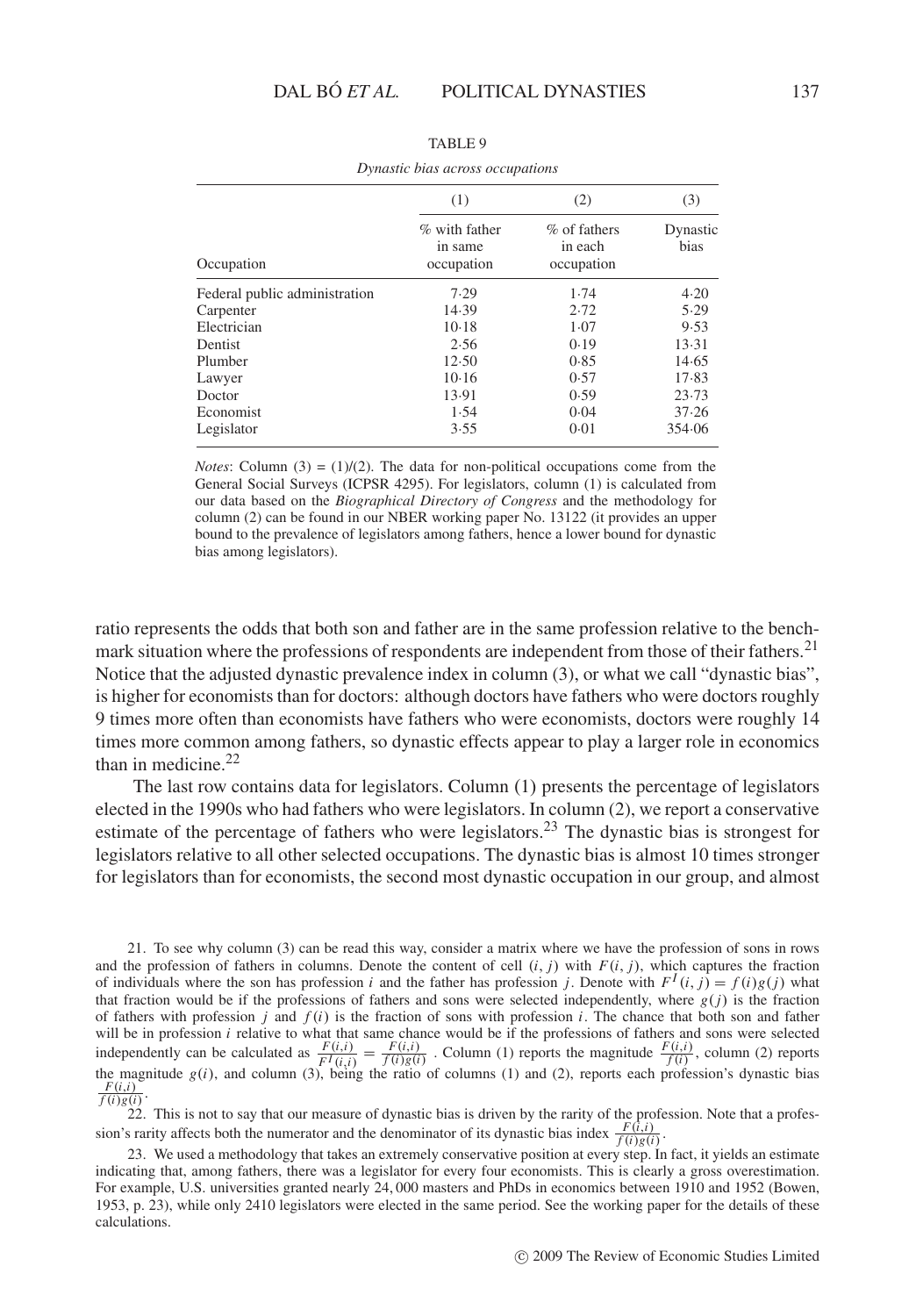15 times stronger than for doctors, the third most dynastic profession in our sample. Even if we assumed that, among fathers, legislators were exactly as common as economists, we would obtain a dynastic bias that is more than twice as strong for legislators than for economists.

Our finding that the dynastic bias is high in Congress compared with other occupations is not dependent on the set of occupations chosen for Table 1. In fact, if we consider all occupations in the General Social Surveys (following the 1980 Census occupational categories), we find that only 5 occupations of 483 have higher dynastic bias than legislative politics.<sup>24</sup> If we limit our analysis to occupations with more than 10 observations in the survey, no occupation among the 483 has a higher dynastic bias than legislative politics.

# 6. CONCLUSION

In this paper, we show that political power is self-perpetuating using historical data from the Congress of the United States. This has important implications for understanding the formation of the political class. When a person holds more power, it becomes more likely that this person will start, or continue, a political dynasty. Thus, political power in democracies becomes inheritable *de facto* for reasons other than permanent differences in family characteristics. These conclusions are sustained by two instrumental variables approaches that are quite different but yield similar results. An interesting question for future research is whether similar results can be obtained by using data from other countries and political systems. Our methodology for the identification of self-perpetuation can certainly be applied in other contexts.

In addition, our descriptive analysis provides historical context and sheds some light on the mechanisms behind the dynastic transmission of political power. These results suggest that selfperpetuation may not be driven by preference formation or the development of skills valued by voters and that locally useful assets, such as contacts or name recognition, may play a role. Fully identifying the channels for the dynastic transmission of political power constitutes an interesting agenda for future research.

# APPENDIX

| Relationship            | Count | $\%$  | Cumulative |
|-------------------------|-------|-------|------------|
| Parent-child            | 396   | 29.03 | 29.03      |
| Uncle-nephew            | 224   | 16.42 | 45.45      |
| Siblings                | 194   | 14.22 | 59.68      |
| Cousins                 | 155   | 11.36 | 71.04      |
| Grandparent-grandchild  | 113   | 8.28  | 79.33      |
| <b>Spouses</b>          | 52    | 3.81  | 83.14      |
| Great grandparent/child | 44    | 3.23  | 86.36      |
| Other                   | 186   | 13.64 | $100-00$   |
| Total                   | 1364  | 100   |            |

TABLE A1 *Major types of family relationships*

24. These occupations are elevator installers and repairers, social scientists n.e.c., glaziers, lathe and turning machine set-up operators, and pest control occupations. The average dynastic bias for all occupations (weighted by occupation size) is 9·12.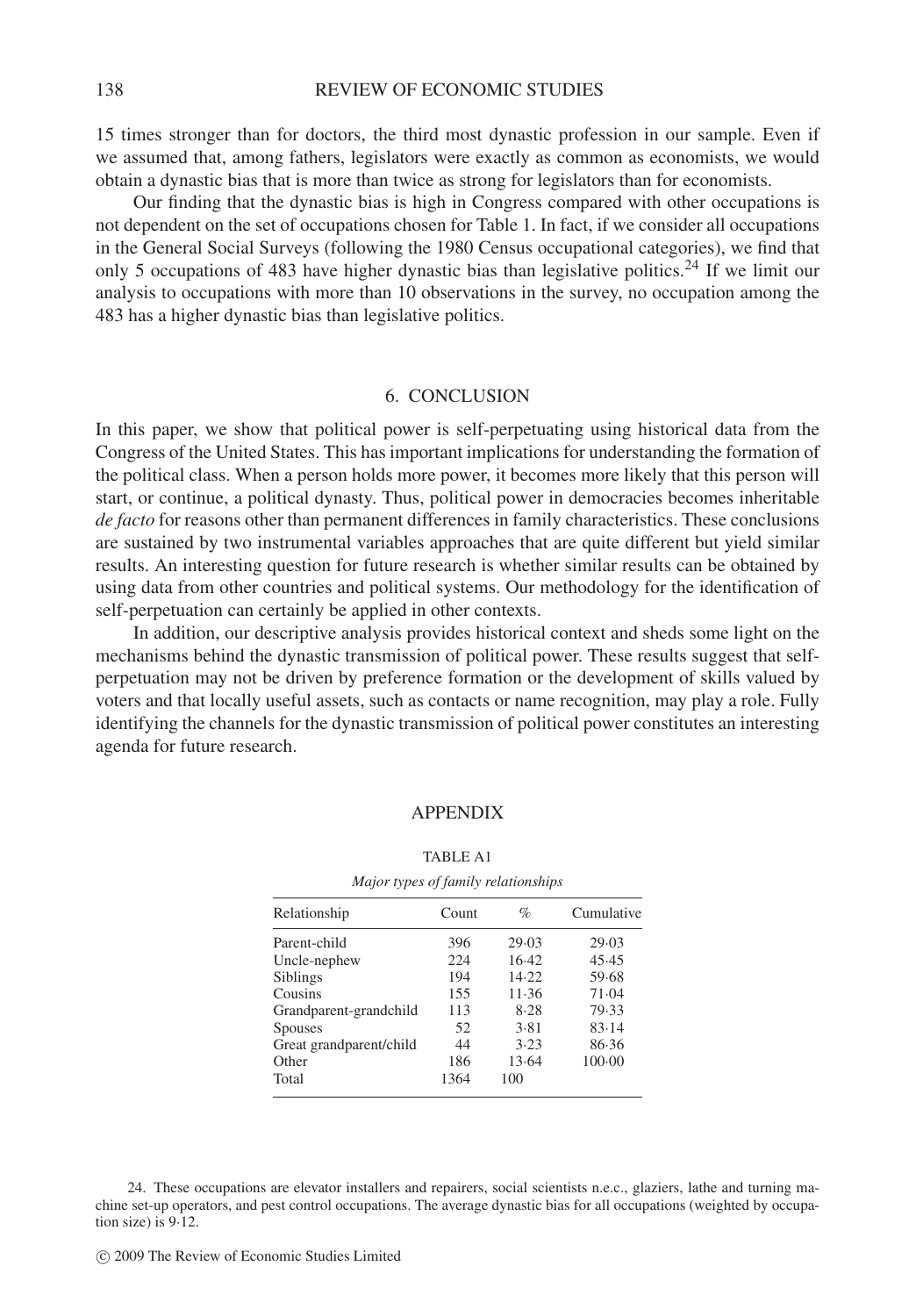| Variable                      | <b>Observations</b> | Mean   | S.D. | Minimum | Maximum |
|-------------------------------|---------------------|--------|------|---------|---------|
| Previous relative in office.  | 11.463              | 0.087  | 0.28 |         |         |
| Posterior relative in office. | 11.463              | 0.086  | 0.28 |         |         |
| Long term                     | 11.463              | 0.651  | 0.48 |         |         |
| Total tenure (in congresses)  | 11.463              | 3.729  | 3.55 |         | 29      |
| Age at entry                  | 11.463              | 44.939 | 9.24 | 22      | 87      |
| Previous public office        | 11,463              | 0.806  | 0.40 |         |         |
| College attendance            | 11,463              | 0.651  | 0.48 |         |         |
| Female                        | 11,463              | 0.015  | 0.12 |         |         |
| Outsider to state             | 11.462              | 0.392  | 0.49 |         |         |
| House (vs. Senate)            | 11.463              | 0.891  | 0.31 |         |         |
| Military                      | 11.463              | 0.356  | 0.48 |         |         |
| Lawyer                        | 10.954              | 0.594  | 0.49 |         |         |
| Farmer                        | 10.954              | 0.071  | 0.26 |         |         |
| <b>Business</b>               | 10,954              | 0.197  | 0.40 |         |         |

TABLE A2 *Summary statistics*

*Notes*: The age at entry minimum is not a mistake. William C. C. Claiborne (1775–1817) entered Congress

without satisfying the constitutional age requirement.

| Family<br>name      | Year<br>entered | Year<br>left | Number of<br>congresses | Number of<br>members | Notable<br>members                      |
|---------------------|-----------------|--------------|-------------------------|----------------------|-----------------------------------------|
| <b>Breckinridge</b> | 1789            | 1978         | 72                      | 17                   | Henry Clay                              |
| Hale                | 1805            | 1958         | 65                      | 7                    | Eugene Hale                             |
| Sheppard            | 1899            | Present      | 48                      | 4                    | Morris Sheppard                         |
| Lodge               | 1887            | 1952         | 46                      | 6                    | Henry Cabot Lodge                       |
| Baker               | 1933            | 1996         | 44                      | 5                    | <b>Everett McKinley</b><br>Dirksen      |
| Claiborne           | 1793            | 1990         | 42                      | 8                    | Thomas Claiborne                        |
| Wadsworth           | 1881            | 1976         | 41                      | 4                    | James Wolcott<br>Wadsworth Jr.          |
| Macon               | 1789            | 1840         | 40                      | 5                    | Nathaniel Macon                         |
| Long                | 1931            | 1986         | 40                      | 7                    | Huey Pierce Long                        |
| Muhlenberg          | 1789            | 1880         | 39                      | 13                   | Frederick Augustus<br>Conrad Muhlenberg |
| Vinson              | 1913            | 1996         | 39                      | 2                    | Carl Vinson                             |
| <b>Bankhead</b>     | 1887            | 1946         | 38                      | 4                    | William Brockman<br><b>Bankhead</b>     |
| Flood               | 1901            | 1982         | 38                      | $\overline{4}$       | Harry Flood Byrd                        |
| Frye                | 1871            | 1948         | 37                      | $\overline{c}$       | William Pierce Frye                     |
| Kennedy             | 1895            | Present      | 37                      | 6                    | John Fitzgerald<br>Kennedy              |
| Bayard              | 1789            | 1928         | 36                      | 6                    | <b>Thomas Francis</b><br>Bayard Sr.     |
| Frelinghuysen       | 1793            | Present      | 25                      | 6                    | Frederick Theodore<br>Frelinghuysen     |
| Harrison            | 1793            | 1968         | 20                      | 6                    | William Henry Harrison                  |
| Call                | 1813            | 1896         | 19                      | 6                    | Wilkinson Call                          |

# TABLE A3

#### *Large families in Congress*

*Notes*: We include families in the top 15 in terms of the number of members in Congress or number of congresses served. Sometimes the family names are not consistent within families. For example, Henry Clay came from a family where the predominant last name was Breckinridge. For ease of exposition, we identify dynasties by the modal last name.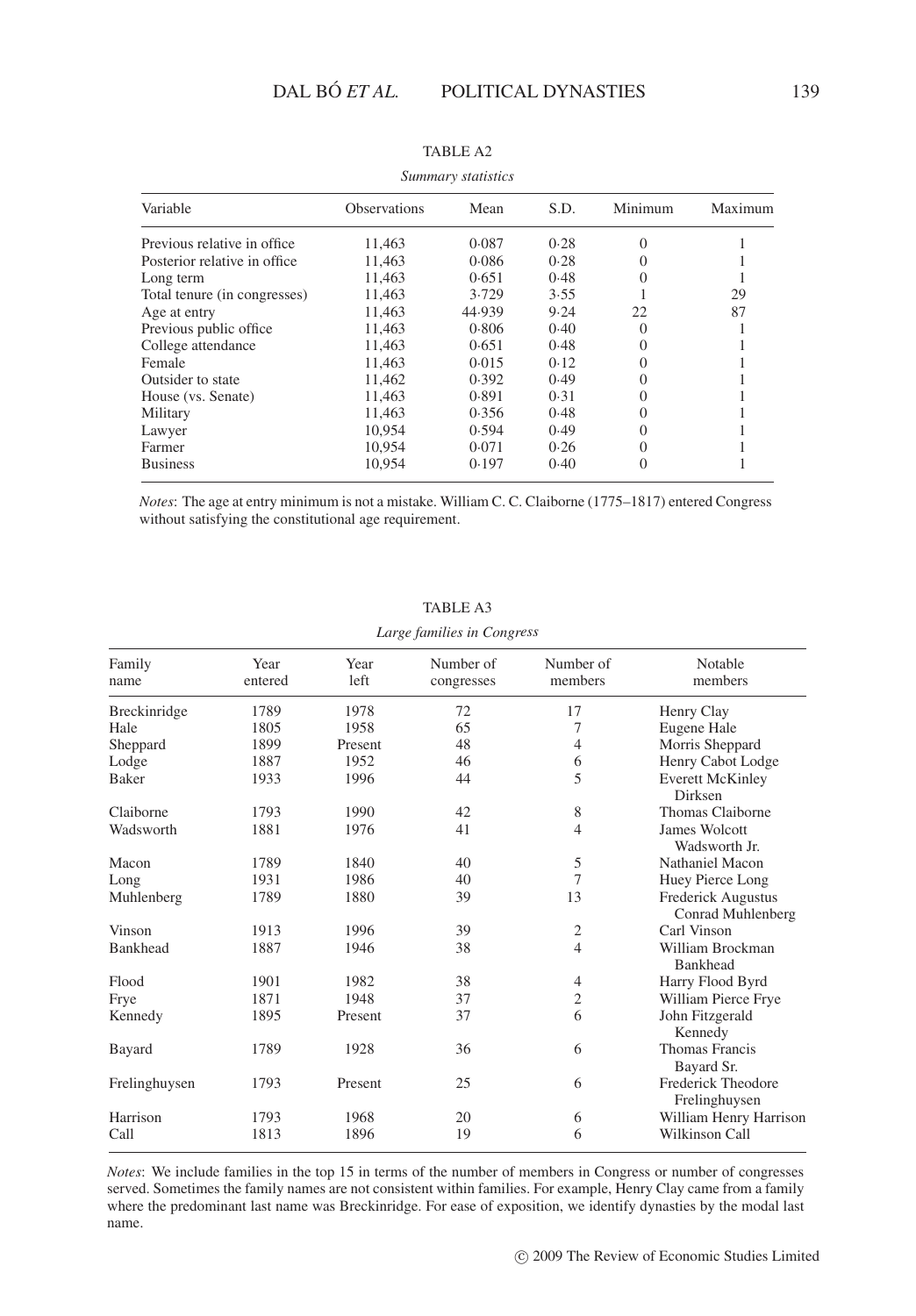|                                                                                            | Robustness of difference in posterior relatives between close winners and close losers |                                                          |  |  |
|--------------------------------------------------------------------------------------------|----------------------------------------------------------------------------------------|----------------------------------------------------------|--|--|
| Panel A: Difference in posterior relatives controlling by representatives' characteristics |                                                                                        |                                                          |  |  |
|                                                                                            | (1)                                                                                    | (2)                                                      |  |  |
|                                                                                            |                                                                                        | Margin of vote window                                    |  |  |
|                                                                                            | 2.5%                                                                                   | 5%                                                       |  |  |
| Difference                                                                                 | 0.051<br>$[0.021]$ **                                                                  | 0.032<br>$[0.015]$ **                                    |  |  |
| Panel B: Difference in posterior relatives with propensity score matching                  |                                                                                        |                                                          |  |  |
| Matching method                                                                            | (1)                                                                                    | (2)                                                      |  |  |
|                                                                                            |                                                                                        | Margin of vote window                                    |  |  |
|                                                                                            | 2.5%                                                                                   | 5%                                                       |  |  |
| Nearest neighbour                                                                          | 0.062<br>$[0.020]$ **                                                                  | 0.050<br>$[0.013]$ ***                                   |  |  |
| Two nearest neighbours                                                                     | 0.048<br>$[0.020]$ **                                                                  | 0.046<br>$[0.012]$ ***                                   |  |  |
| Stratification                                                                             | 0.050<br>$[0.025]$ **                                                                  | 0.037<br>$[0.014]$ ***                                   |  |  |
| Radius, $r = 0.01$                                                                         | 0.054<br>0.038                                                                         |                                                          |  |  |
| Radius, $r = 0.005$                                                                        | 0.043<br>$[0.026]$ **                                                                  | $[0.021]$ ***<br>$[0.015]$ ***<br>0.037<br>$[0.014]$ *** |  |  |
| Kernel                                                                                     | 0.053<br>$[0.020]$ ***                                                                 | 0.038<br>$[0.013]$ ***                                   |  |  |

*Notes*: Results in panel A are from OLS regressions with the dependent variable *Postrelative*, which is a dummy variable for whether the legislator had a relative entering Congress after him or her, and the explanatory variable of interest *Win*, which is a dummy variable for whether the representative won the first reelection attempt. The regressions include controls for personal and career characteristics present in Table 2. Panel B presents the estimates of the difference in posterior relatives betwen winners and losers under propensity score matching. The propensity score of each representative was calculated by considering the personal and career characteristics included in Table 2 plus the square of *Year* and *Age of entry.* Robust standard errors clustered at state level are given in brackets in panel A and Bootstrap standard errors in panel B: \*significant at 10%; ∗∗significant at 5%; ∗∗∗significant at 1%.

*Acknowledgements.* For useful comments and suggestions, we thank Andrea Prat, the editor, anonymous referees, Anna Aizer, Severin Borenstein, Bruce Bueno de Mesquita, Tom Campbell, Matías Cattaneo, Rafael Di Tella, Andrew Foster, Oded Galor, Juan C. Hallak, Brian Knight, Ashley Lester, David Levine, Alexandre Mas, Enrico Moretti, Ben Olken, Ignacio Palacios-Huerta, Gerard Roland, Ken Shepsle, Andrei Shleifer, Steve Tadelis, Marko Terviö, and seminar participants at UC Berkeley, Brown, Columbia, UPenn, Washington U St Louis, Stanford GSB, George Mason, and the Political Economy group at NBER; we thank Victor Bennett, Janice Kim, and Sanny Liao for excellent research assistance and the Hellman Family Faculty Fund for financial support.

#### REFERENCES

ACEMOGLU, D. and ROBINSON, J. (2006*a*), *Economic Origins of Dictatorship and Democracy* (New York: Cambridge University Press).

ACEMOGLU, D. and ROBINSON, J. (2006*b*), "Persistence of Power, Elites, and Institutions" (Mimeo, Harvard University).

ANSOLABEHERE, S., SNYDER, J. and STEWART, C. (2000), "Old Voters, New Voters, and the Personal Vote: Using Redistricting to Measure the Incumbency Advantage", *American Journal of Political Science*, **44** (1), 17–34.

BECKER, G. and TOMES, N. (1979), "An Equilibrium Theory of the Distribution of Income and Intergenerational Mobility", *Journal of Political Economy*, **87** (6), 1153–1189.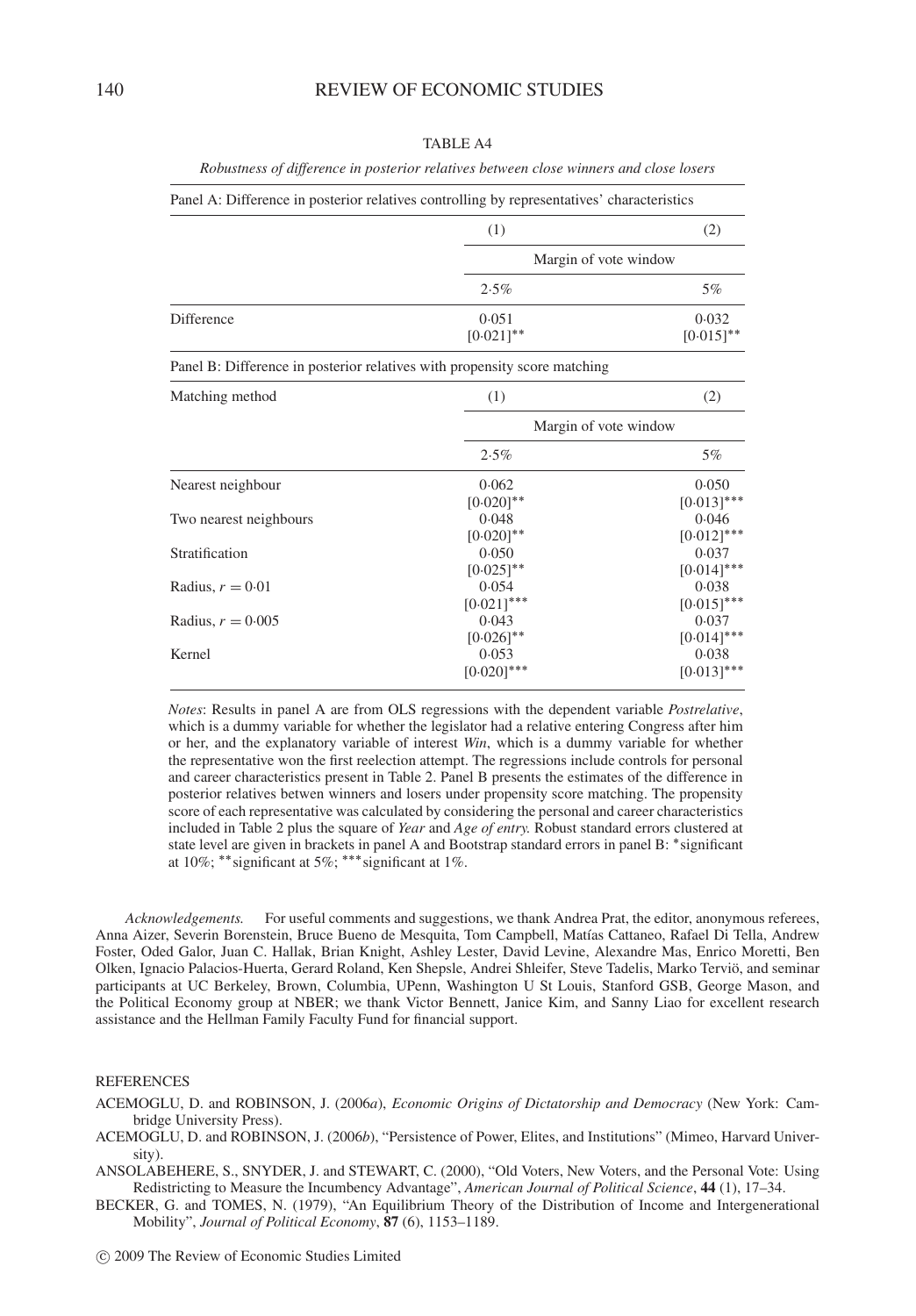- BENNEDSEN, M., NIELSEN, K., PÉREZ-GONZÁLEZ, F. and WOLFENZON, D. (2007), "Inside the Family Firm: The Role of Families in Succession Decisions and Performance", *Quarterly Journal of Economics*, **122** (2), 647–93.
- BESLEY, T. (2005), "Political Selection", *Journal of Economic Perspectives*, **91** (3), 41–60.
- BESLEY, T., PERSSON, T. and STURM, D. (2005), "Political Competition and Economic Performance: Theory and Evidence from the United States" (Mimeo, Institute for International Economic Studies, Stockholm).
- BOWEN, H. (1953), "Graduate Education in Economics", *American Economic Review*, **43** (4), 1–223.
- BRANDES CROOK, S. and HIBBING, J. (1997), "A Not-so-distant Mirror: the 17th Amendment and Congressional Change", *American Political Science Review*, **91** (4), 845–853.
- BURKART, M., PANUNZI, F. and SHLEIFER, A. (2003), "Family Firms", *Journal of Finance*, **58** (5), 2167–2201.
- BUTLER, M., LEE, D. and MORETTI, E. (2004), "Do Voters Affect or Elect Policies? Evidence from the U.S. House", *Quarterly Journal of Economics*, **119** (3), 807–859.
- CALVÓ-ARMENGOL, A. and JACKSON, M. (2005), "Like Father, Like Son: Labor Market Networks and Social Mobility" (Mimeo, Caltech).
- CAMP, R. (1982), "Family Relationships in Mexican Politics: A Preliminary View", *The Journal of Politics*, **44** (3), 848–862.
- CASELLI, F. and MORELLI, M. (2004), "Bad Politicians", *Journal of Public Economics*, **88** (3–4), 759–782.
- CHATTOPADHYAY, R. and DUFLO, E. (2004), "Women as Policymakers: Evidence From a Randomized Experiment in India", *Econometrica*, **72** (5), 1405–1443.
- CLUBOK, A., WILENSKY, N. and BERGHORN, F. (1969), "Family Relationships, Congressional Recruitment, and Political Modernization", *The Journal of Politics*, **31** (4), 1035–1062.
- CURRIE, J. and MORETTI, E. (2003), "Mother's Education and the Intergenerational Transmission of Human Capital: Evidence From College Openings", *Quarterly Journal of Economics*, **118** (4), 1495–1532.
- DAL BÓ, E. and DI TELLA, R. (2003), "Capture by Threat", *Journal of Political Economy*, **111** (3), 1123–1154.
- DAL BÓ, E., DAL BÓ, P. and DI TELLA, R. (2006), "Plata o Plomo? Bribe and Punishment in a Theory of Political Influence", *American Political Science Review*, **100** (1), 41–53.
- DAL BÓ, P., FOSTER, A. and PUTTERMAN, L. (2007), "Institutions and Behavior: Experimental Evidence on the Effect of Democracy" (Mimeo, Brown University).
- DAVIS, J. A., SMITH, T. W. and MARSDEN, P. V. (2005), *General Social Surveys, 1972–2006* [Computer file] (Chicago, IL: National Opinion Research Center) [producer], 2007 (Storrs, CT: Roper Center for Public Opinion Research, University of Connecticut/Ann Arbor, MI: Inter-university Consortium for Political and Social Research) [distributors].
- DE FIGUEIREDO, R. (2003), "Budget Institutions and Political Insulation: Why States Adopt the Item Veto", *Journal of Public Economics*, **87** (12), 2677–2701.
- DE FIGUEIREDO, R. and VANDEN BERGH, R. G. (2004), "The Political Economy of State-Level Administrative Procedure Acts", *Journal of Law and Economics*, **47** (2), 569–588.
- DIERMEIER, D., KEANE, M. and MERLO, A. (2005), "A Political Economy Model of Congressional Careers", *American Economic Review*, **95** (1), 347–373.
- ERIKSON, R. (1971), "The Advantage of Incumbency in Congressional Elections", *Polity*, **3** (3), 395–405.
- FERNÁNDEZ, R. and ROGERSON, R. (2001), "Sorting and Long Run Inequality", *Quarterly Journal of Economics*, **116** (4), 1305–1341.
- GALOR, O. and TSIDDON, D. (1997), "Technological Progress, Mobility, and Economic Growth", *American Economic Review*, **87** (3), 363–382.
- GALOR, O. and ZEIRA, J. (1993), "Income Distribution and Macroeconomics", *The Review of Economic Studies*, **60**  $(1)$ , 35–52.
- GANZEBOOM, H., TREIMAN, D. and ULTEE, W. (1991), "Comparative Intergenerational Stratification Research: Three Generations and Beyond", *Annual Review of Sociology*, **17**, 277–302.
- GELMAN, A. and KING, G. (1990), "Estimating Incumbency Advantage without Bias", *American Journal of Political Science*, **34** (4), 1142–1164.
- HAHN, J., TODD, P. and VAN DER KLAAUW, W. (2001), "Identification and Estimation of Treatment Effects with a Regression Discontinuity Design", *Econometrica*, **69** (1), 201–209.
- ICPSR (INTER-UNIVERSITY CONSORTIUM for POLITICAL and SOCIAL RESEARCH) (1994), *Candidate and Constituency Statistics of Elections in the United States, 1788–1990* [Computer file], 5th ICPSR edn (Ann Arbor, MI: Inter-university Consortium for Political and Social Research) [producer and distributor].
- ICPSR and MCKIBBIN, C. (1997), *Roster of United States Congressional Officeholders and Biographical Characteristics of Members of the United States Congress, 1789–1996: Merged Data* [Computer file], 10th ICPSR edn (Ann Arbor, MI: Inter-university Consortium for Political and Social Research) [producer and distributor].
- JONES, B. and OLKEN, B. (2005), "Do Leaders Matter? National Leadership and Growth Since WWII", *Quarterly Journal of Economics*, **120** (3), 835–864.
- KING, G. and GELMAN, A. (1991), "Systemic Consequences of Incumbency Advantage in U.S. House Elections", *American Journal of Political Science*, **35** (1), 110–138.
- LANCASTER, T. (2000), "The Incidental Parameters Problem Since 1948", *Journal of Econometrics*, **95** (2), 391–413.
- LEVITT, S. and SNYDER, J. M. (1997), "The Impact of Federal Spending on House Election Outcomes", *Journal of Political Economy*, **105** (1), 30–53.